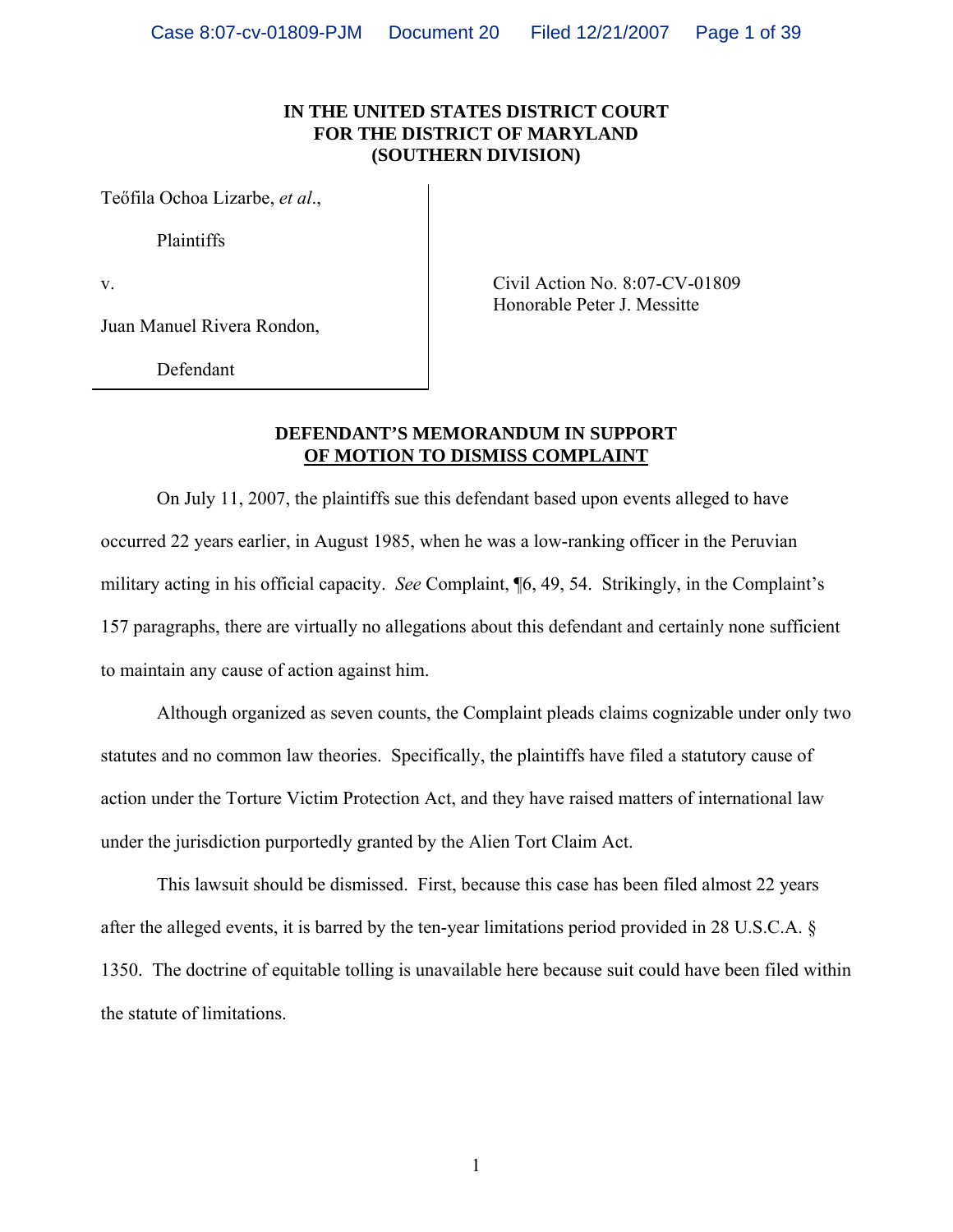#### Case 8:07-cv-01809-PJM Document 20 Filed 12/21/2007 Page 2 of 39

 Second, Congress has specifically denied United States courts subject matter jurisdiction over actions taken by foreign officials in an "official capacity." This is such a case and, thus, this Court lacks subject matter jurisdiction.

 Third, the Torture Victims Protection Act precludes suits in circumstances where there is an adequate process for dealing with the alleged wrongs in the country where they occurred - in this case, Peru. As admitted in the Complaint, there is an adequate process for redress in Peru and, in fact, it is underway. As a result, this matter should be dismissed with prejudice.

 Fourth, as demonstrated below, the Complaint should be dismissed because it raises nonjusticiable political questions regarding the propriety of military tactics and techniques used against the Shining Path terrorists at a time when Peru was receiving military training and other aid from the United States.

 Fifth, as demonstrated below, the Complaint should be dismissed under the Act of State doctrine because the defendant was acting in an official capacity as an officer in the Peruvian Army on behalf of Peru.

 Sixth, the Complaint fails to state a cause of action. The defendant is first alleged to have attended a meeting called by his superior officers. There is no allegation that any wrongdoing was committed or even discussed at the meeting. Next, the defendant is alleged to have been stationed outside of a town where the other events alleged in the Complaint took place. The defendant is not alleged to have had any involvement in the events in the town, nor is the defendant alleged to have come into any type of contact at any time with any of the plaintiffs or their decedents.

Finally, the defendant is alleged to have written a report stating that he did not come into contact with any civilians, which is entirely consistent with the allegations of the Complaint, which do not allege that he came into contact at anytime with any civilians, much less the plaintiffs or their decedents. There is no cognizable cause of action stated in the Complaint or in the sparse facts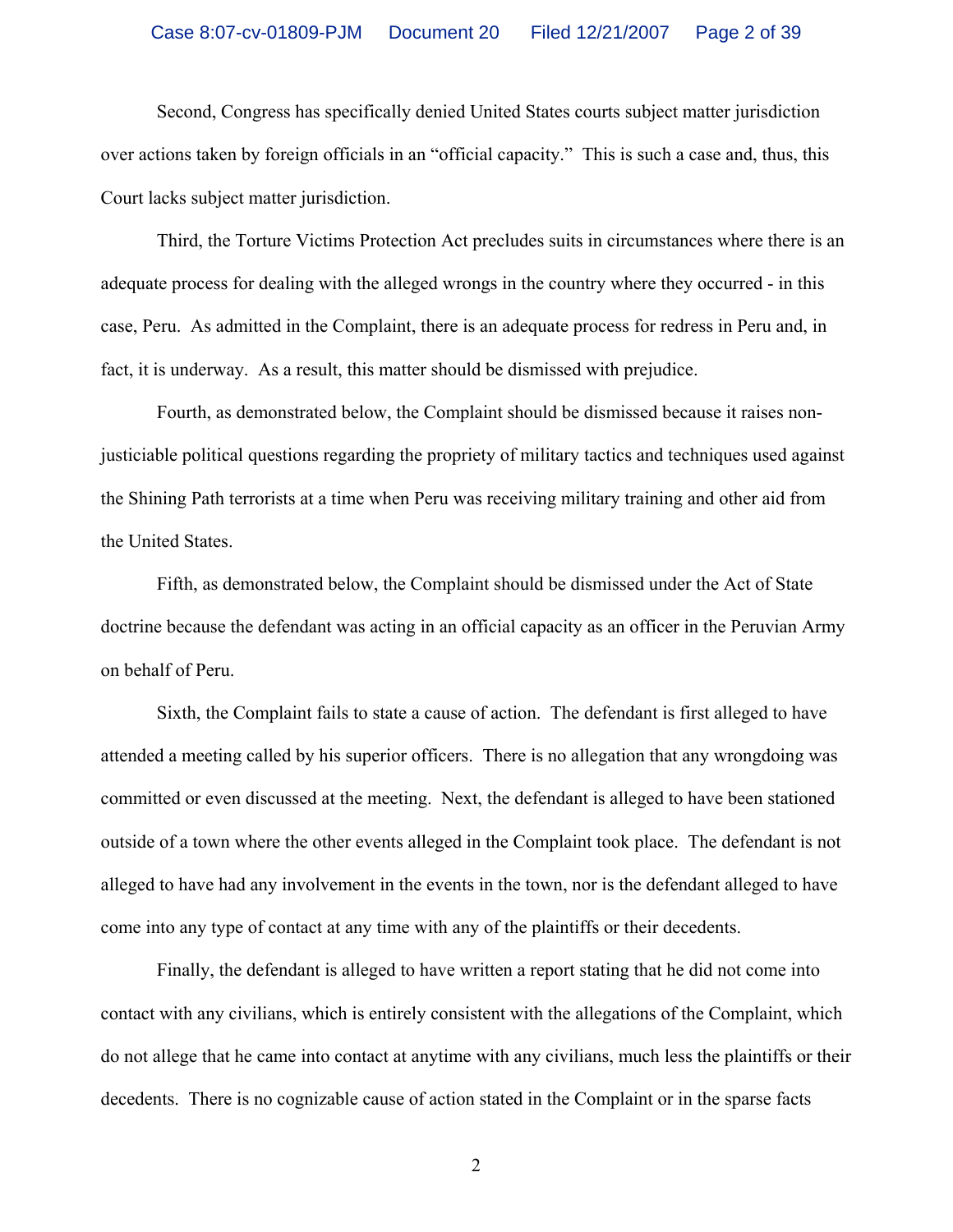actually alleged about the defendant (as opposed to the scathing indictment in the Complaint of third parties and institutions like former presidents of Peru, the Peruvian military and the Peruvian justice system, none of whom are defendants here.).

 Seventh, this Court does not have jurisdiction under the Alien Tort Claims Act because the plaintiffs are not aliens. As a result, the international law counts brought under this jurisdictional theory *only* should be dismissed.

 Eighth, the claims brought by the estates of the decedents should be dismissed because they are not alleged to have appeared before this Court through duly-appointed personal representatives on behalf of open estates.

 Ninth, under the Foreign Sovereign Immunity Act, venue for this claim is only proper, if at all, in the United States District Court for the District of Columbia.

 The present Complaint could be properly dismissed based on any *one* of the *nine* defenses asserted herein. While some of these questions are matters of first impression in the Fourth Circuit, district courts, including one in this Circuit, have recently dismissed virtually identical statutory claims on some of the very grounds raised in defense here. *See, e.g.*, *Belhas v. Ya'Alon*, 466 F.Supp.2d 127 (D.D.C. 2006); *Matar v. Dichter*, 2007 WL 1276960 (S.D.N.Y. May 2, 2007); *Yousuf v. Samantar,* 2007 WL 2220579, 8 (E.D.Va. 2007). For the following reasons, the defendant respectfully requests that this Court dismiss the Complaint with prejudice.

#### **II. Factual and Procedural History**

 In the more than 150 paragraphs of the Complaint, the plaintiffs allege gross violations of the most basic human rights, which are now historically acknowledged to have occurred at the hands of both the Peruvian military and Shining Path guerillas.

**However, not a single violation is alleged to have been carried out, directly or indirectly, by this defendant. Juan Manuel Rivera Rondon is not alleged to have fired a shot**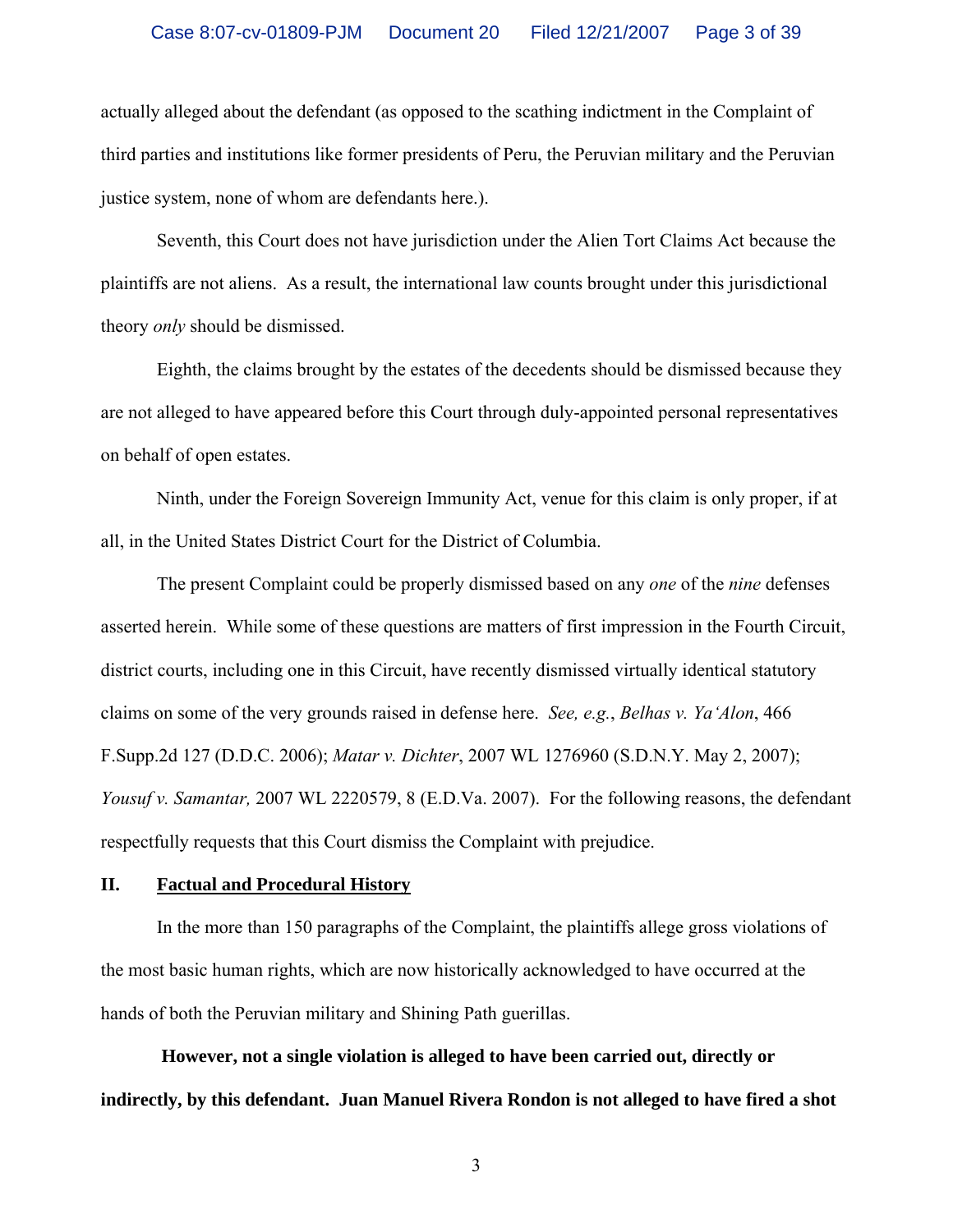**or to have ordered that a shot be fired. He is not alleged to have killed anyone or to have ordered that anyone be killed. He is not alleged to have touched a single alleged victim. The defendant is not alleged to have even seen any alleged victims. No plaintiff or witness, living or deceased, has ever identified the defendant, in the Complaint or elsewhere, as having personally committed or ordered even a single atrocity.** 

**Other than attending a meeting as a soldier "called" to do so by his superior officer, prior to the alleged events in Accomarca and being officially stationed by the military with his squad** *outside of the town***, the Complaint makes no allegations whatsoever that the defendant did anything to harm anyone or was involved in any other way in the events with which the plaintiffs take issue.** *See* Complaint, ¶ 49, 62.

 There are very few other facts relevant to the disposition of this matter, but they are all alleged or admitted in the Complaint. First, the alleged events occurred in August of 1985. *See* Complaint, ¶ 48, 54, 60, 66.

 Second, at all relevant times, the defendant was acting in his "official capacity" as a lowranking officer in the Peruvian military following the orders of his superiors. *See* Complaint, ¶6, 49, 54, 91, 93, 94. The allegations in the complaint make this unmistakably clear. Plaintiffs took great pains to charge that the alleged actions of the defendant were in direct response to policy set by the elected president and passed down to the defendant through the chain of command as part of the Peruvian government's war against terrorism.

 The Complaint alleges that during the relevant period of time, "Peru was in a state of civil war," and that the Peruvian Army was "fighting the Maoist rebel group" Shining Path, which "committed widespread abuses, including massacres, bombings and targeted assassinations." *See* Complaint, ¶ 35. In point of fact, **Shining Path is on the U.S. Department of State's "Designated Foreign Terrorist Organizations" list**, and the European Union and Canada likewise regard them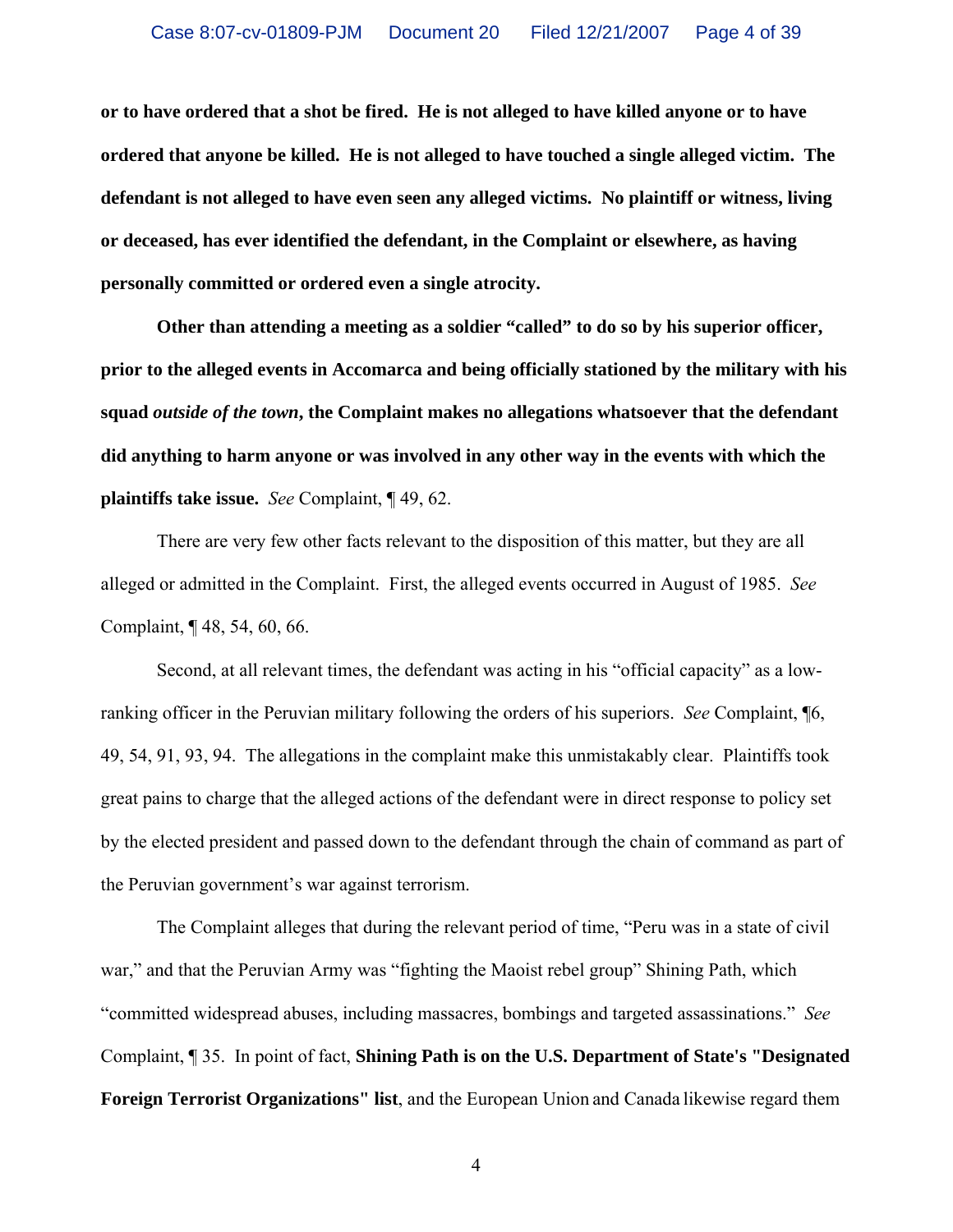as a terrorist organization and prohibit providing funding or other financial support for them. *See* US Department of State, October 11, 2005. "Foreign Terrorist Organizations (FTOs)" Accessed through web archive on 2007-11-17.; Council Common Position 2005/936/CFSP. March 14, 2005. Available online. Accessed 2007-11-17; Government of Canada. "Listed Entities". Accessed 2007- 11-17.

 The plaintiffs note that "national elections" were held in 1980, and that the newly-elected government "declared a state of emergency" in an area to include where the alleged events occurred in an effort to fight the Maoist terrorists in that region. *See* Complaint, ¶ 39. The plaintiffs allege that it was "the government" which "deployed the Peruvian Army" to the alleged location where the events at issue occurred. *See* Complaint, ¶ 40. Thereafter, the soldiers, such as the defendant, were alleged to be carrying out, "military operations" in the region. *See* Complaint, ¶ 42. Finally, it is alleged that it was the "Peruvian Army" that "targeted the Accomarca District" where the events in question allegedly took place. *See* Complaint, ¶ 43.

 The plaintiffs allege that a Peruvian General who was "Chief of the Political-Military Command" for the area involved, "ordered the General Staff of the Peruvian Army's Second Infantry Division to devise an operational plan to 'capture and/or destroy terrorist elements.'" *See* Complaint, ¶ 15, 48. The Complaint alleges that the military "operation" was "placed under the control of" a Lieutenant Colonel who was the "Chief of Operations of the General Staff." *See* Complaint, ¶ 48. The plaintiffs assert that the defendant attended a meeting called by his superior officer, the Lieutenant Colonel, to "plan" a military operation in Accomarca. *See* Complaint, ¶ 49. Further, it is alleged that the defendant was merely a Lieutenant at the time and allegedly involved in the resulting operation as such and while wearing his military uniform and using military equipment. *See* Complaint, ¶ 49, 54.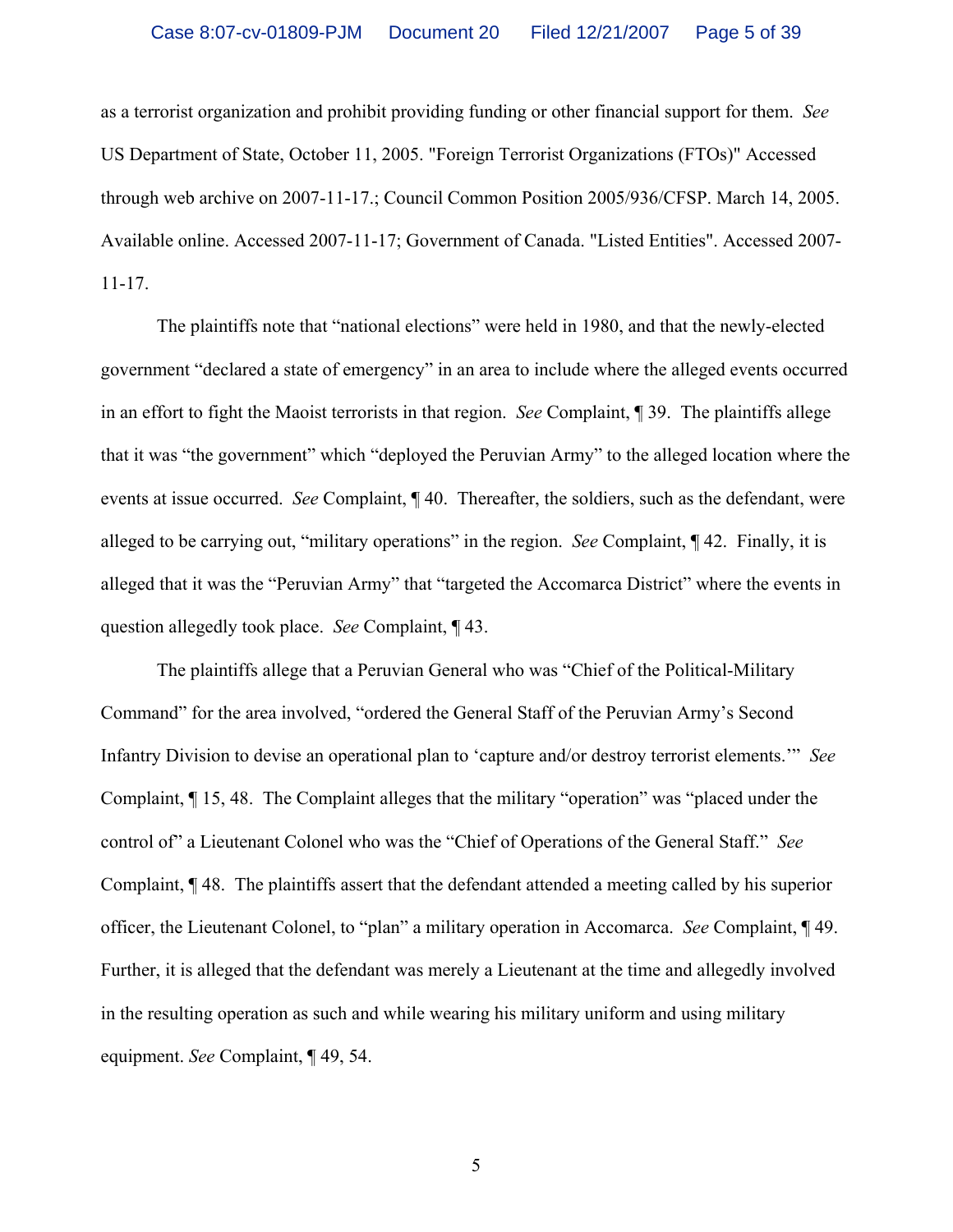The foregoing allegations, taken as a whole, unquestionably demonstrate that the alleged conduct of the defendant was taken entirely in his official capacity as an officer in the Peruvian military pursuant to orders given him through the chain of command and consistent with a policy designed to fight terrorism and ultimately emanating from the elected president of Peru himself.

 Third, the allegations underlying the Complaint were the subject of extensive investigation and review by Peruvian Courts, where the defendant was initially cleared of all wrongdoing. *See* Complaint,  $\P$ 91, 93, 94.<sup>1</sup> In any event, there is now a process available in Peru for the redress of any alleged wrongs. As demonstrated below, these allegations or admissions mandate dismissal.

 Fourth, the plaintiffs here are not aliens in the United States, but "residents of Peru." *See* Complaint, ¶ 9, 10.

 Fifth and finally, the two individual defendants are not alleged to be the duly-appointed personal representatives of the properly-opened estates of the decedents, nor do they allege any other standing recognized by this court.

#### **III. Analysis**

 $\overline{a}$ 

#### **A. The Standard of Review.**

 In considering the present motion to dismiss, a court must determine whether the plaintiff has stated a claim, accepting the material facts alleged in the complaint as true. *See Edwards v. City of Goldsboro*, 178 F.3d 231, 244 (4th Cir. 1999); *Lerner v. Fleet Bank*, N.A., 318 F.3d 113, 128 (2d Cir. 2003).

To the extent this motion challenges subject matter jurisdiction pursuant to Rule  $12(b)(1)$ , the pleadings may be regarded as evidence on the issue and evidence outside the pleadings may be

<sup>&</sup>lt;sup>1</sup> In fact, the Center for Justice and Accountability (the group bringing the present lawsuit as co-counsel for the plaintiffs) admits on its website that, **"Rivera Rondón and the others were exonerated."** *See*

http://www.cja.org/cases/Peru Faqs/peru faqs.shtml (last visited December 20, 2007). The plaintiffs allege that after a new regime came to power in Peru, and despite the prior exoneration of the defendant, new charges were placed against him. The allegation in the Complaint is that he has yet to stand trial and has, therefore, never been convicted of these charges. Nevertheless, there was a process in Peru which had run its course prior to installation of a new regime politically motivated to re-prosecute the defendant if possible.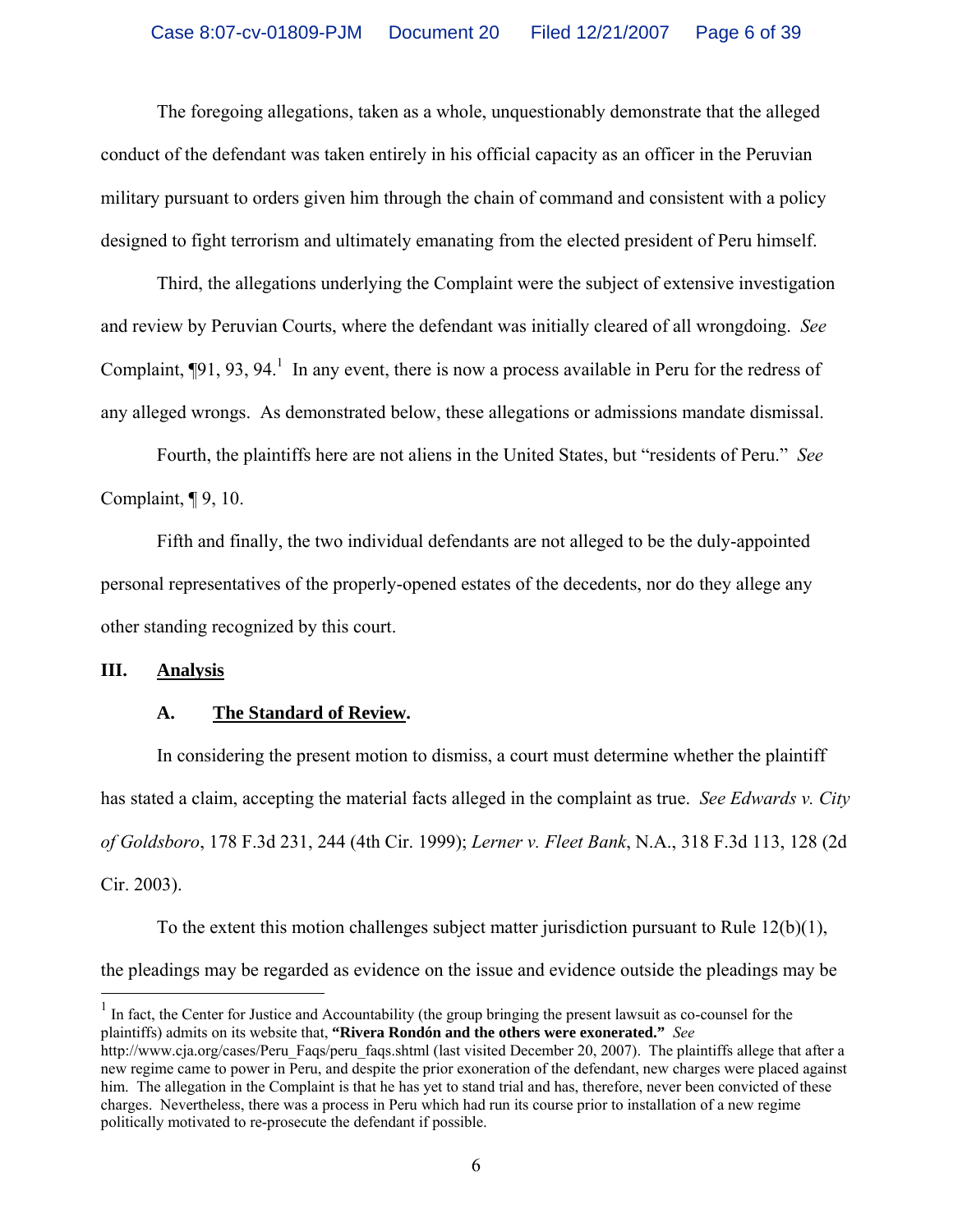considered without converting the motion to dismiss into a motion for summary judgment. *See Velasco v. Government of Indonesia*, 370 F.3d 392, 398 (4th Cir .2004).

 In addition, to the extent that "the motion to dismiss is based on a claim of foreign sovereign immunity, which provides protection from suit and not merely a defense to liability, ... the court must engage in sufficient pretrial factual and legal determinations to satisfy itself of its authority to hear the case before trial." *Id*. (*quoting Jungquist v. Sheikh Sultan Bin Khalifa Al Nahyan*, 115 F.3d 1020, 1027-28 (D.C. Cir. 1997)). Thus, should there be any doubt in the Court's mind as to the question of jurisdiction after having reviewed this motion, a brief period of *limited jurisdictional discovery* may be appropriate. However, the defendant respectfully suggests that this will not be necessary as the allegations in the Complaint itself demonstrate that this Court lacks subject matter jurisdiction over the claims asserted.

#### **B. The Claims Asserted Are Barred by the Statute of Limitations.**

 The Complaint relies entirely on incidents alleged to have occurred in August of 1985. *See* Complaint, ¶ 48, 54, 60, 66. The Complaint was filed on July 11, 2007. Thus, this lawsuit was filed almost *22 years* after the alleged events in question.

 The Torture Victims Protection Act (TVPA) contains a ten-year statute of limitations. *See* 28 U.S.C.A.  $\S$  1350, note.<sup>2</sup> ("No action shall be maintained under this section unless it is commenced within 10 years after the cause of action arose."). In certain cases, the TVPA's ten-year statute of limitations can be applied to a cause of action arising under the Alien Tort Claims Act, 28 U.S.C.A. § 1350 (ATCA).<sup>3</sup> See, e.g., Doe v. Islamic Salvation Front, 257 F.Supp.2d 115, 119 (D.D.C. 2003).The defense assumes for purposes of this motion, *without conceding the point*, that

 $\overline{a}$ 

 $2^2$  The two statutes at issue here are inextricably intertwined. In fact, The TVPA is appended as a statutory note to the ATCA, codified at 28 U.S.C. § 1350, note.

<sup>3</sup> *See Trajano v. Marcos (In re Estate of Ferdinand E. Marcos Human Rights Litig.)*, 978 F.2d 493, 497 (9th Cir. 1992) ("[T]he FSIA trumps the [ATCA] when a foreign state or ... an individual acting in her official capacity is sued."); H.R. Rep. No. 102-367(1), at 5 (1991), reprinted in 1992 U.S.C.C.A.N. 84, 88 ("The TVPA is subject to restrictions in the [FSIA]."); S. Rep. No. 102-249 (1991), at 7 (same).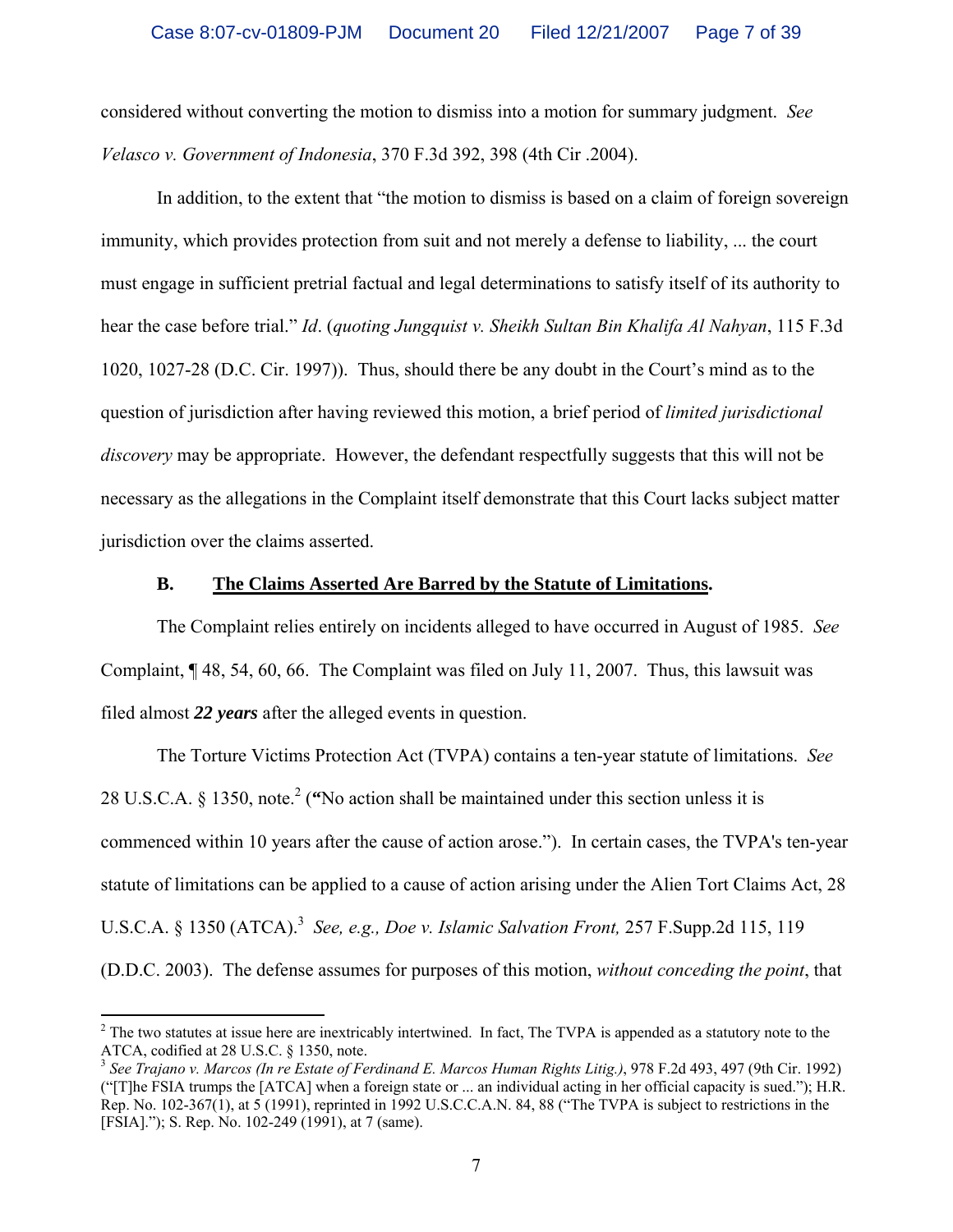the ATCA counts asserted here qualify for the TVPA's ten-year statute of limitations. In any event, ten years is certainly the longest limitations period even arguably applicable to the two types of statutory claims brought here.Thus, the present lawsuit was filed approximately 12 years after the end of the longest possible limitations period.

 The sole theory under which the plaintiffs might seek to maintain this lawsuit so long after the limitations period expired is the *disfavored* doctrine of "equitable tolling." The Fourth Circuit Court of Appeals has held that the doctrine of "equitable tolling," is to be used sparingly:

**…any invocation of equity to relieve the strict application of a statute of limitations must be guarded and infrequent, lest circumstances of individualized hardship supplant the rules of clearly drafted statutes. To apply equity generously would loose the rule of law to whims about the adequacy of excuses, divergent responses to claims of hardship, and subjective notions of fair accommodation. We believe, therefore, that any resort to equity must be reserved for those rare instances where-due to circumstances external to the party's own conduct-it would be unconscionable to enforce the limitation period against the party and gross injustice would result.** 

*Harris v. Hutchinson*, 209 F.3d 325, 328 - 330 (C.A.4 Md., 2000) (emphasis added).

 Thus, the first critical test to determine whether the doctrine of equitable tolling may be applied is that "any resort to equity must be reserved for those rare instances where-due to circumstances external to the party's own conduct-it would be unconscionable to enforce the limitation period against the party and gross injustice would result." *See id*.

 The Complaint alleges that the statute of limitations should be equitably tolled because the political situation in Peru was such that, until 2000, the claims at issue could not be investigated or filed due to the alleged repressive nature of the Fujimori presidency. Specifically, the Complaint alleges that, "Plaintiffs could not have brought a lawsuit in the United States against Defendant Rivera Rondon…prior to the removal of Alberto Fujimori…as president of Peru in or about November 2000." *See* Complaint, ¶81. Setting aside, for the moment, that suit was not filed for almost *seven years* after Fujimori's presidency ended, the allegations seeking to support equitable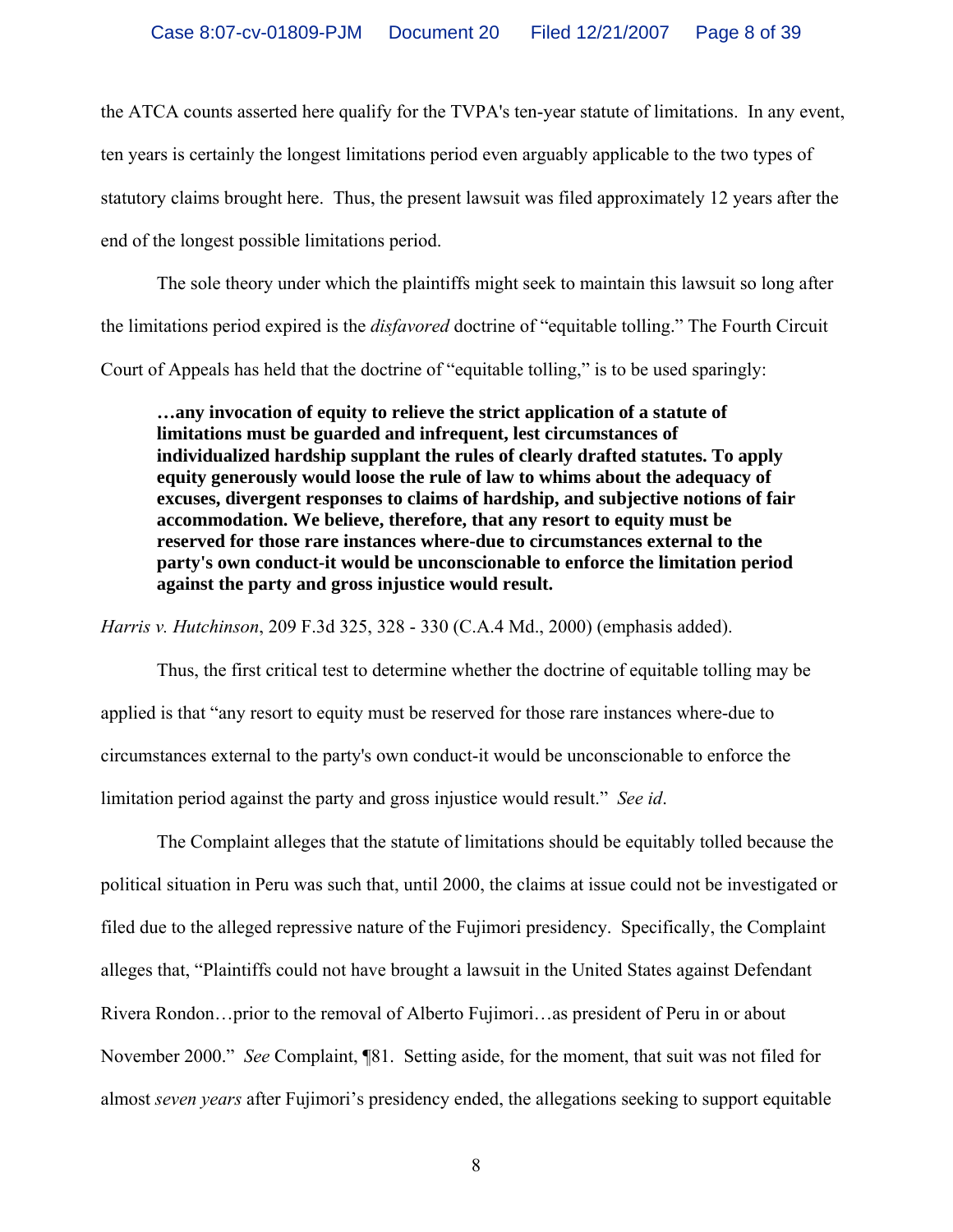tolling miss the mark by a wide margin. Critically, the Complaint alleges in great detail that the

events at Accomarca and the defendant himself were actively being investigated by multiple entities

*during the Fujimori presidency***. Obviously, there was no bar to investigating or filing the** 

# **present claim as a result of the Fujimori presidency because the claims asserted here were in**

# **fact being investigated and filed in multiple forums while Mr. Fujimori was president.**

The Complaint alleges that Alberto Fujimori was the president of Peru until November

2000.4 *See* Complaint, ¶81, 84. The Complaint also alleges that:

1. "In or about October 1985, the Peruvian Senate commission published its report concluding that 69 people were killed in the Accomarca [events]." *See* Complaint, ¶91.

2. "Around the same time [*i.e.*, October 1985], both government prosecutors and military authorities opened their own investigations." *See* Complaint, ¶91.

3. "[T]he Peruvian Supreme Court eventually ruled that the case was solely within the jurisdiction of the military justice system." *See* Complaint, ¶91.

4. "In or about 1987, two years after the Accomarca [events], a military court absolved Defendant Rivera Rondon and others…." *See* Complaint, ¶93.

5. "The court's 1987 ruling was thrown out by the Supreme Council for Military Justice. In or about 1989 the lower military court again dismissed the charges against all the defendants [including Rondon] except Hurtado [who is not a party here]." *See* Complaint, ¶94.

It is abundantly evident from the admissions made in the Complaint that there was certainly

no bar to the investigation and prosecution of the defendant from August of 1985 (when these

events were alleged to have occurred) until July 28, 1990 when President Fujimori took office. In

fact, the Complaint alleges that there was *a Senate Commission report, a military investigation, a* 

*civilian investigation, a Peruvian Supreme Court case, and not one, but two military Court trials*.

All of this occurred during the period of time when the plaintiffs suggest that the claims at issue

could not possibly be investigated or filed due to the alleged nature of the Peruvian executive.

<sup>&</sup>lt;sup>4</sup> Albeto Fujimori was the 45<sup>th</sup> president of Peru, serving from July 28, 1990 until November 22, 2000.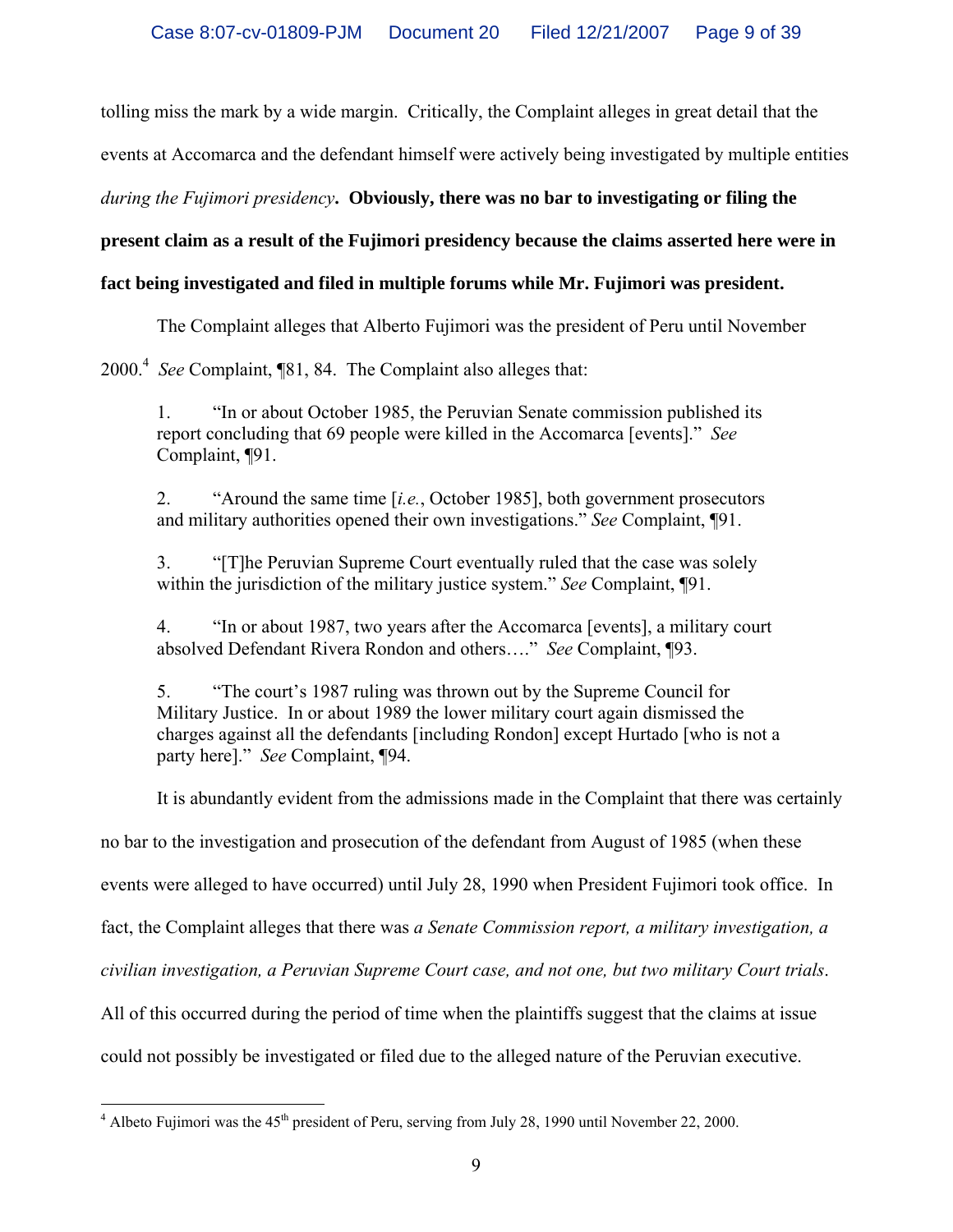There was no bar to investigating the events at Accomarca prior to 2000 - in point of fact, the Complaint alleges that these events - and the defendant's alleged involvement - were investigated *ad infinitum* during this time period.

 Given the numerous public investigations and the Peruvian Senate Commission Report which was made public in 1985, the events at issue - as well as the names of the alleged participants, including the defendant - were obviously well known since at least 1985. The existence of these investigations and the public findings related thereto preclude any reliance on the doctrine of equitable tolling:

Where regulatory or other proceedings involving the defendant's wrongdoing are recorded, the plaintiff may be held to a standard of inquiry notice and may not successfully invoke the equitable tolling doctrine.

*Council v. Better Homes Depot, Inc.*, 2006 WL 2376381, \*10 (E.D.N.Y 2006); *see also Armstrong v. McAlpin,* 699 F.2d 79, 90 (2d Cir. 1983) (appellant plaintiffs' failure to timely file was inexcusable, because they should have discovered the fraud with reasonable diligence due to well publicized Securities Exchange Commission action).

 Furthermore, the plaintiffs allege that they were themselves witnesses to the events in question. *See* Complaint ¶ 8, 10 (the plaintiffs allege that they each, "bring[] claims…for [their] own mental pain and suffering in witnessing the Accomarca [events]."). As of 1985, the plaintiffs knew or should have known: 1) the details of the events at Accomarca; and 2) the identities of the alleged participants in the events. No further "investigation" was required to file the present claims. Thus, in point of fact, these claims could have been filed in 1985. Given that this case could have been filed in 1985, it is not a candidate for equitable tolling. *See Harris v. Hutchinson*, 209 F.3d 325, 328 -330 (C.A.4 Md. 2000).

 Lest there be any doubt about the fact that this suit could have been filed within the statute of limitations, the Court should be aware that these events were well know worldwide shortly after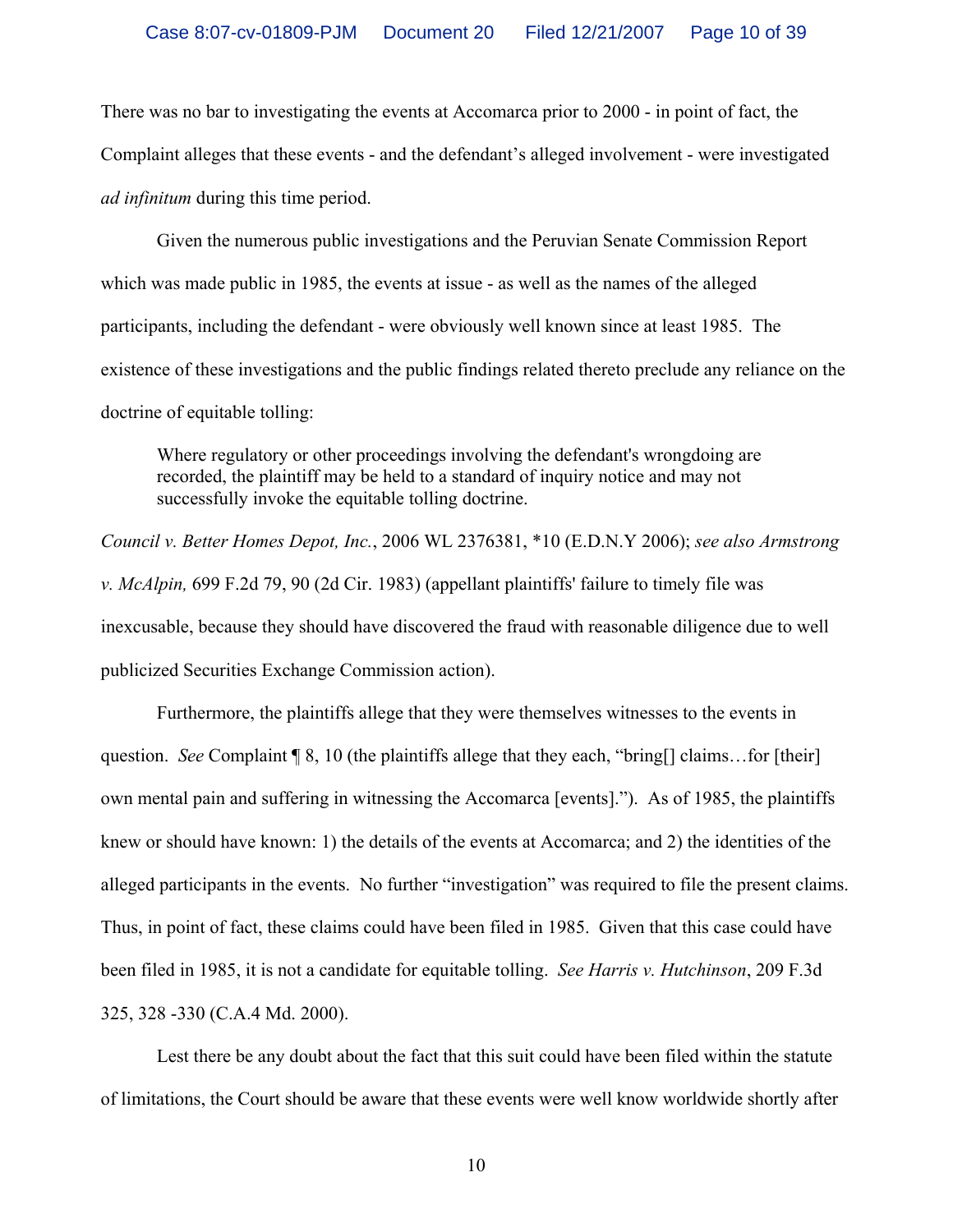they occurred. For instance, on October 24, 1985, the New York Times reported that, "Andean peasants asserted today that soldiers in Ayacucho Province shot or stabbed to death 59 people in a massacre in two villages late in August." *See* Exhibit 1. The article goes on to state that, "A [Peruvian] military investigation confirmed that at least 49 people were slain by soldiers on Aug. 14 in the hamlet of Accomarca, also in Ayacucho Province." *See id*.

 These "Andean peasants," *one of whom was named in the article*, were free to speak out about the events in question to the extent of being quoted in the *New York Times* mere months afterwards in 1985. This succinctly rebuts the plaintiffs' claim that they were unable to investigate or file a claim for another fifteen years. The plaintiffs, who claim to be eyewitnesses, were certainly free to investigate and file this lawsuit or a similar action in Peru. As such, the doctrine of equitable tolling is inapplicable.

 Likewise, on September 19, 1985, the *Houston Chronicle* reported that the Peruvian "government revealed that soldiers massacred about 40 peasants in an Andean village last month….The disclosure Wednesday by President Alan Garcia's new administration was the first time in the five-year war against the Shining Path, a Maoist guerrilla movement, that Peru's government or armed forces acknowledged that soldiers killed civilians….Garcia has put the Joint Armed Forces Command under orders to end human rights abuses….Garcia directed the military last week to make an 'exhaustive investigation'…." *See* Exhibit 2. Obviously, these events were well know and widely reported at the time.

 Obviously, the events in question at the time were well known, both to the plaintiffs who claim to be eyewitnesses, and to the world at large. This fact demonstrates that the Complaint could have been timely filed within the limitations period. Moreover, the Complaint does not allege *any facts whatsoever* specific to any particular plaintiff sufficient to show why any specific plaintiff could not investigate the events at issue or file the present claim in 1985. Without such allegations,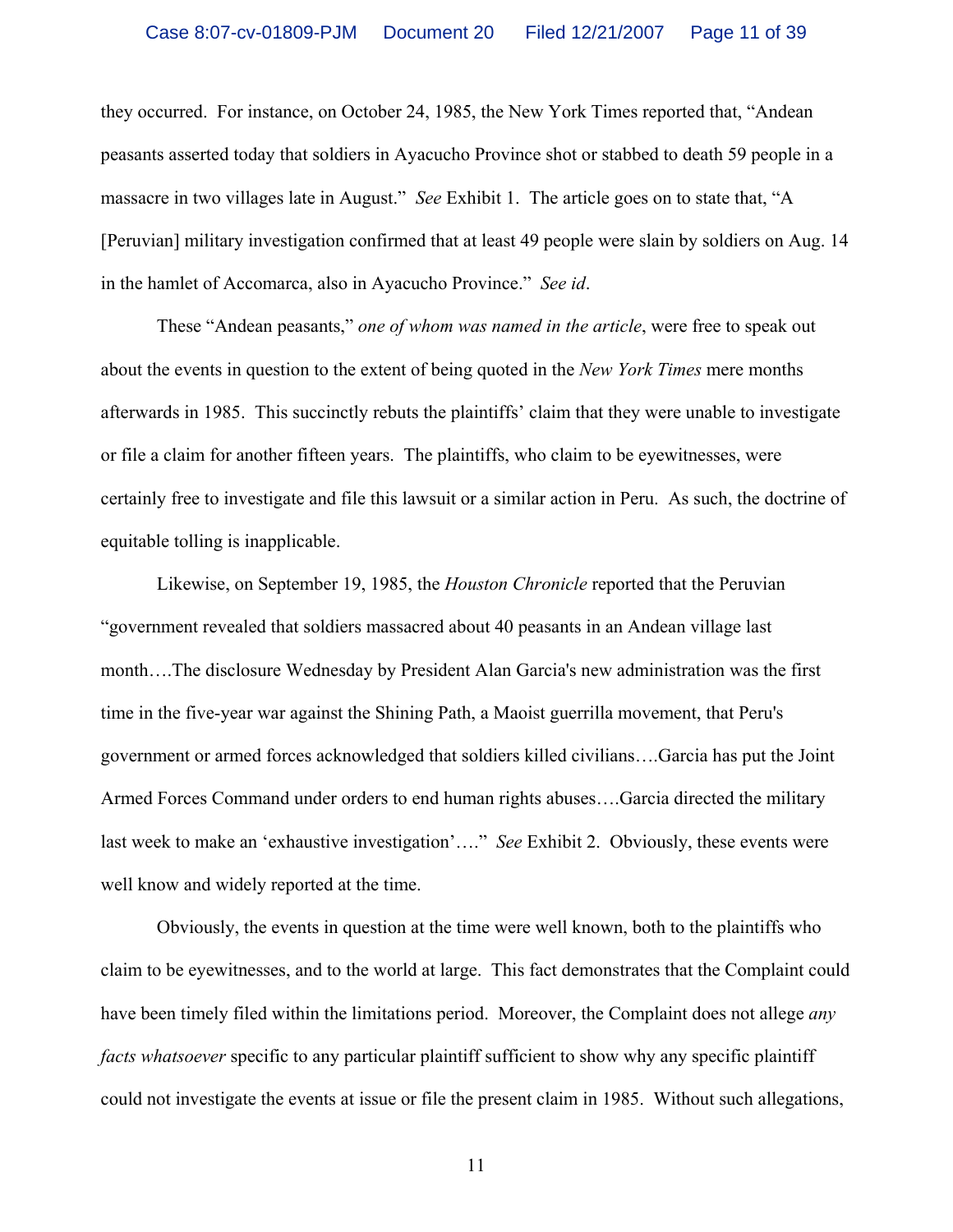the plaintiffs have not demonstrated that, "it would be unconscionable to enforce the limitation

period against the party and gross injustice would result." *Harris v. Hutchinson*, 209 F.3d 325, 328

-330 (C.A.4 Md., 2000); *Baldwin County Welcome Ctr. v. Brown,* 466 U.S. 147, 152, 104 S.Ct.

1723, 80 L.Ed.2d 196 (1984) ("Procedural requirements established by Congress for gaining access

to the federal courts are not to be disregarded by courts out of a vague sympathy for particular

litigants."); *Nat'l R.R. Passenger Corp. v. Morgan,* 536 U.S. 101, 113, 122 S.Ct. 2061, 153 L.Ed.2d

106 (2002) (noting that equitable tolling "is to be applied sparingly.").

 Courts beyond this Circuit have looked to various other factors in determining whether to apply the doctrine of equitable tolling, all of which weigh against its application here:

there are three principal, though not exclusive, situations in which equitable tolling may be appropriate: (1) where the defendant has actively misled the plaintiff respecting the plaintiff's cause of action; (2) where the plaintiff in some extraordinary way has been prevented from asserting his or her rights; or (3) where the plaintiff has timely asserted his or her rights mistakenly in the wrong forum.

*Oshiver v. Levin, Fishbein, Sedran & Berman*, 38 F.3d 1380, 1387 (C.A.3 Pa. 1994) (*citing School Dist. v. Marshall,* 657 F.2d 16, 19-20 (3d Cir. 1981) (*quoting Smith v. American President Lines, Ltd.,* 571 F.2d 102, 109 (2d Cir. 1978)); *see also Miller v. Beneficial Management Corp.,* 977 F.2d 834, 845 (3d Cir. 1992); *Okokuro v. Pennsylvania Dept. of Welfare ,* 2001 WL 185547, 4 (E.D.Pa. 2001).

 In the present case, it is not alleged that the defendant himself did anything to actively mislead the plaintiffs respecting the plaintiff's cause of action. Thus, the first prong in the three-part test above is not satisfied. Nor is it sufficiently alleged that the plaintiffs in some extraordinary way were prevented from asserting their rights for the reasons detailed above (compare this case, for instance, with *Van, infra.,* in which a much stronger argument for equitable tolling failed). Finally, there is no allegation here that the plaintiffs have timely asserted their alleged rights mistakenly in the wrong forum.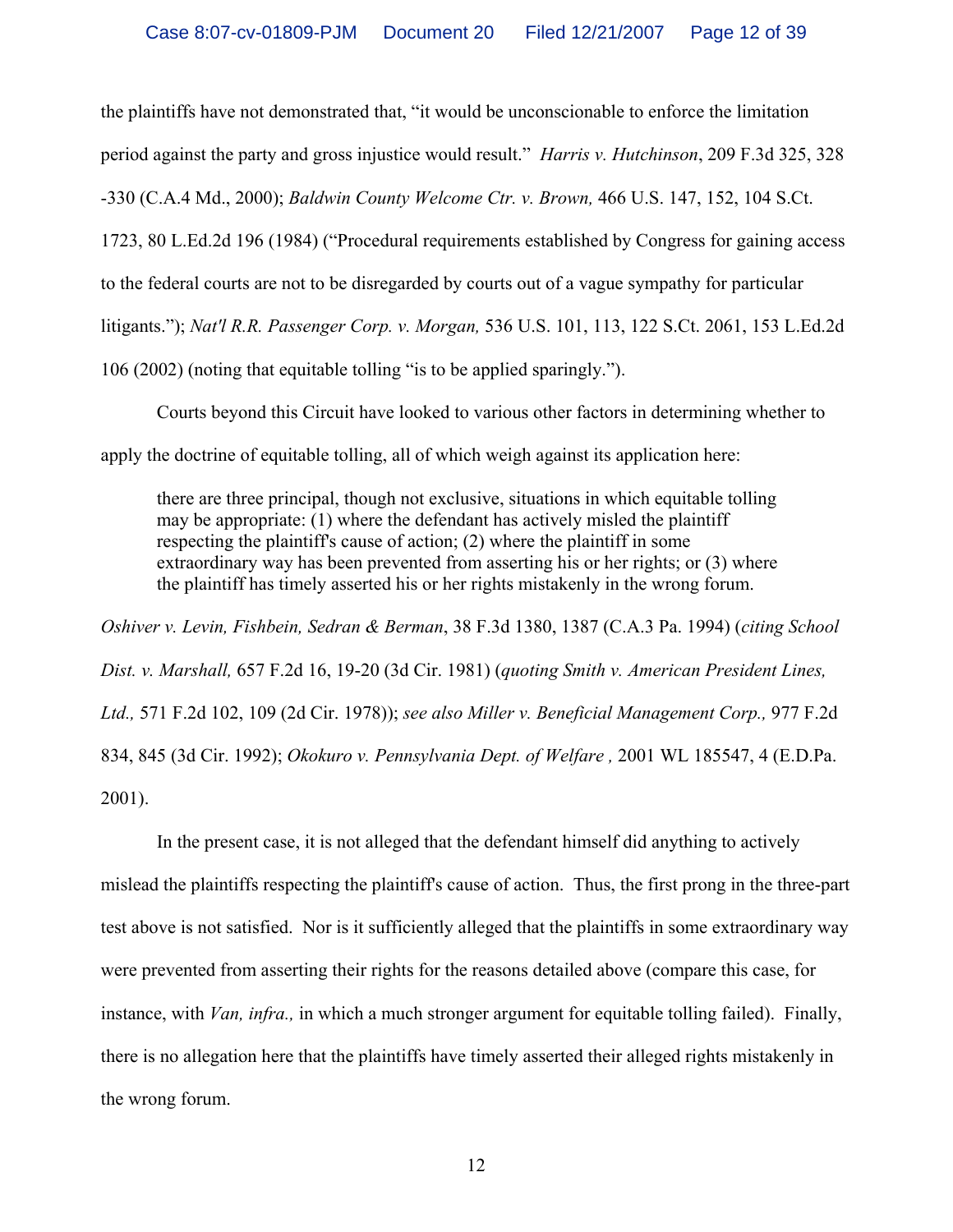The Seventh Circuit has recognized an additional test for the application of equitable tolling which cannot be met here:

Under the equitable tolling doctrine, when the wrongdoing "has been concealed or is of such a nature as to conceal itself, the statute of limitations is tolled until the plaintiff has obtained knowledge of the fraud *or in the exercise of due care should have obtained knowledge of the fraud.*" *Sperry v. Barggren,* 523 F.2d 708, 710 (7th Cir. 1975) (citations omitted) (emphasis supplied). Although the plaintiff need not allege affirmative acts of concealment under this doctrine, the plaintiff must establish due diligence in inquiring into the circumstances surrounding the alleged wrongdoing. *Tomera v. Galt,* 511 F.2d 504, 510 (7th Cir. 1975).

*United Nat. Records, Inc. v. MCA, Inc.*, 609 F.Supp. 33, 37 (D.C. Ill. 1984). There is no allegation that the alleged wrongdoing was concealed - quite the contrary - the plaintiffs claim to have been witnesses to it and further allege that it has been duly investigated almost continuously for the last 22 years. Thus, the defendants had actually and constructive notice of the wrongdoing well within the ten-year statute of limitations. Moreover, the plaintiffs have not alleged any due diligence whatsoever - no prior attempts to bring this case or contact counsel or investigate - nothing on which this Court might find that the extraordinary doctrine of equitable tolling should apply.

 A similar issue arose in *Van Tu v. Koster*, 364 F.3d 1196, 1199 - 1200 (C.A.10 2004). *Van* was an Alien Tort Claims Act case like the current matter. The plaintiffs were residents of the Village of Son My in the Republic of Vietnam. They brought suit on their behalf and as representatives of deceased victims and survivors of the My Lai Massacre, which occurred thirtytwo years prior to the filing of the suit. The defendants were alleged to have committed atrocities, including murder, against civilian residents of the village of Son My (My Lai).

 In *Van*, the district court entered an order dismissing the entire action, with prejudice, on statute-of-limitations grounds. The Tenth Circuit Court of Appeals upheld the dismissal, stating as follows:

The district court properly determined that plaintiffs were required to bring their action within the ten-year statute of limitations, and that they failed to do so….Plaintiffs argue that the aforementioned statutes of limitations should be tolled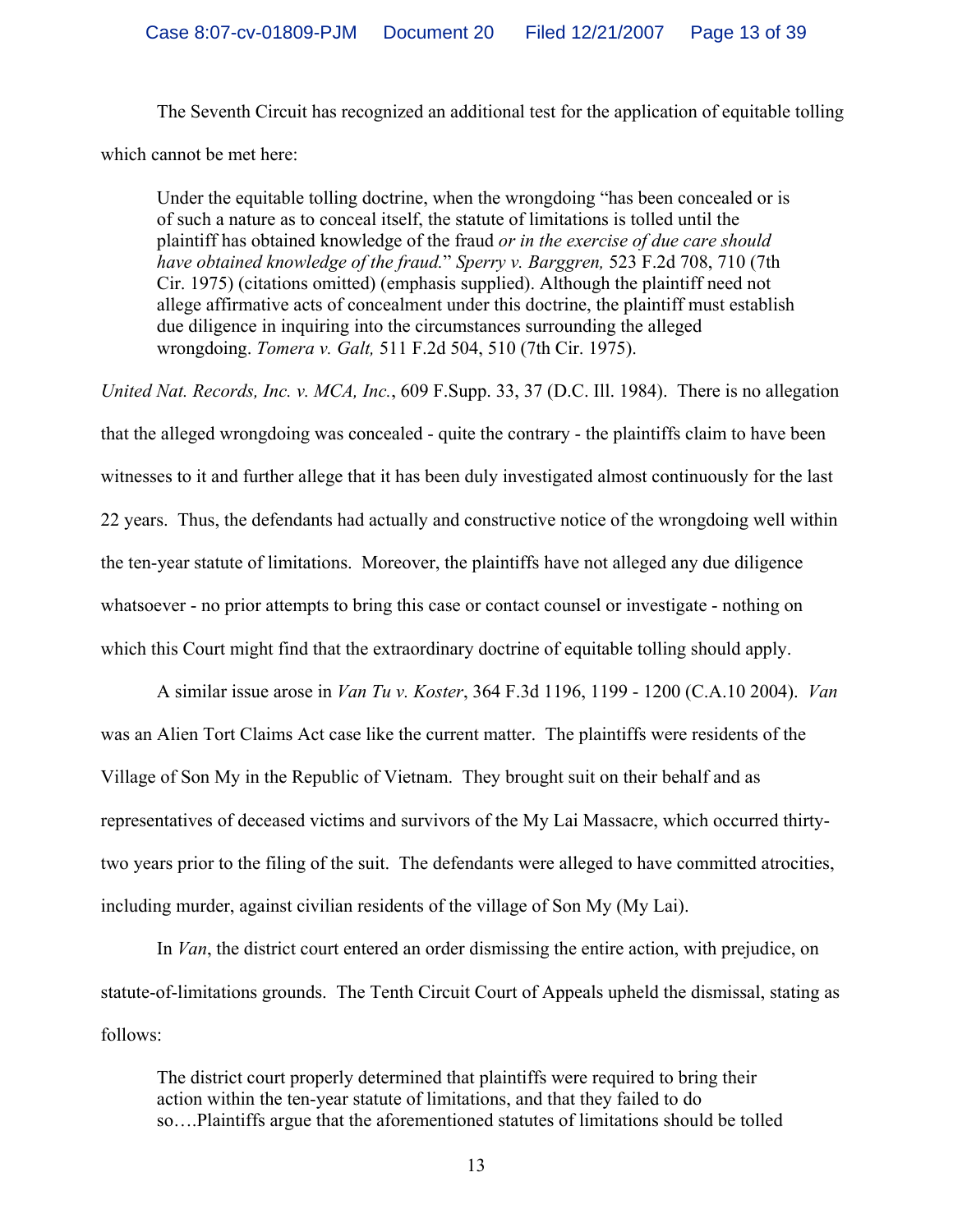because of exceptional circumstances. We agree with the district court that **even if some degree of equitable tolling were appropriate on the basis of plaintiffs' poverty, their status as subjects of a Communist government, the Vietnam War, and their inability to travel, plaintiffs have made no showing sufficient to justify tolling the** *Bivens* **claim for twenty-eight years, and their** *Alien Tort Statute claim for twenty-two*. We therefore reject their equitable tolling argument.

*Van Tu v. Koster*, 364 F.3d 1196, 1199 - 1200 (C.A.10 2004) (emphasis added).

In *Van*, the Court refused to toll the Alien Tort Claims Act for 22 years based on: 1) poverty;

2) an inability to travel; 3) being subjects of a Communist government; and 4) the Vietnam War

itself. Here, the Court should refuse to toll the Alien Tort Claims Act for 22 years based on the

allegation that the plaintiffs are subjects of an allegedly repressive regime. The Court in this case

has been presented with much less reason to toll the statute than the *insufficient* grounds asserted in

*Van*.

Ultimately, the Supreme Court has summarized the requirements for the application of the

doctrine of equitable tolling in federal courts as follows:

Federal courts have typically extended equitable relief only sparingly. We have allowed equitable tolling in situations where the claimant has actively pursued his judicial remedies by filing a defective pleading during the statutory period, or where the complainant has been induced or tricked by his adversary's misconduct into allowing the filing deadline to pass. We have generally been much less forgiving in receiving late filings where the claimant failed to exercise due diligence in preserving his legal rights.

*Irwin v. Veterans Administration,* 498 U.S. 89, 96, 111 S.Ct. 453, 457-58, 112 L.Ed.2d 435 (1990).

None of the *Irwin* factors are present here. First, there is no allegation that the plaintiffs pursued there claims timely, but in the wrong forum. Second, there is no allegation that the plaintiffs were "tricked" by the defendant into waiting 22 years to file their alleged claims. Finally, there is no allegation sufficient to support a finding that the plaintiffs exercised due diligence (or any diligence at all) in seeking to preserve their claims.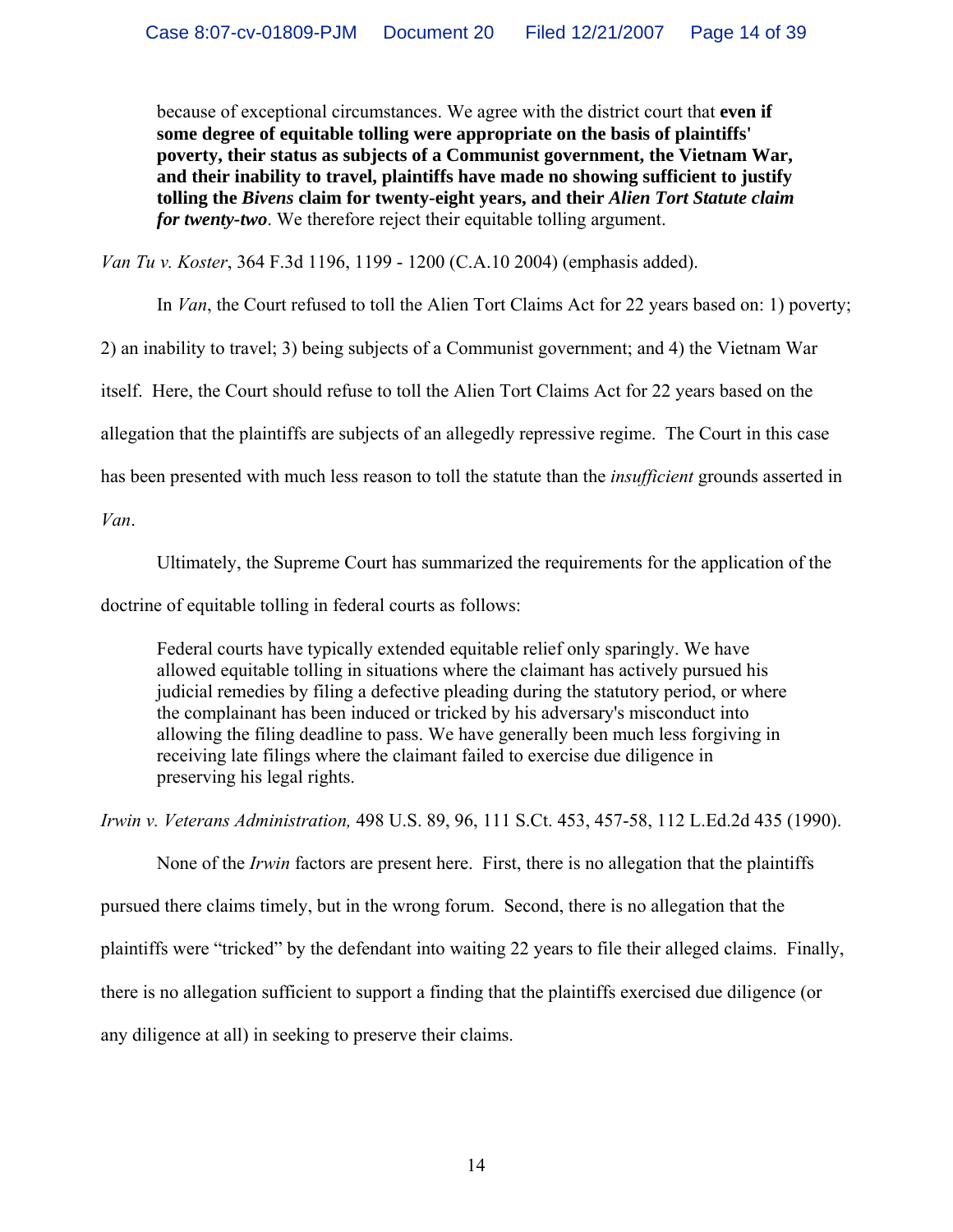Simply put, *none* of the requirements of equitable tolling, no matter how stated or by which court, have been met here. As a result, the present lawsuit should be dismissed because it is barred by the ten-year statute of limitations.

#### **C. The defendant is immune from suit under the Foreign Sovereign Immunities Act of 1976.**

 The Foreign Sovereign Immunities Act of 1976, 28 U.S.C. §§ 1602-1611 ("FSIA") provides that a defendant acting in an official capacity on behalf of a foreign government is immune from suit for actions taken in his official capacity. Section 1604 of Title 28 provides that "[s]ubject to existing international agreements to which the United States [was] a party at the time of enactment of [the] Act[,] a foreign state shall be immune from the jurisdiction of the courts of the United States and of the States except as provided in sections 1605 to 1607 of this chapter." Section 1605 provides certain general exceptions to the applicability of the FSIA, including: waiver under §  $1605(a)(1)$ ; disputes arising from commercial activities of a foreign state under §  $1605(a)(2)$ ; disputes arising from certain tortious acts committed within the United States under  $\S 1605(a)(5)$ ; and certain actions by state sponsors of terrorism under  $\S 1605(a)(7)$ . None of these exceptions is even remotely implicated here.

 The immunity provided by the FSIA protects not only foreign states, but also those acting in an official capacity on behalf of foreign states:

Although the statute is silent on the subject, **courts have construed foreign sovereign immunity to extend to an individual acting in his official capacity on behalf of a foreign state**….Claims against the individual in his official capacity are the practical equivalent of claims against the foreign state. *Chuidian,* 912 F.2d at 1101.

*Velasco v. Government Of Indonesia*, 370 F.3d 392, 398 -399 (C.A.4 2004); *see also, Chuidian v. Philippine Nat'l Bank,* 912 F.2d 1095, 1101-03 (9th Cir.1990) (interpreting section 1603(b) to include individuals sued in their official capacity); *In re Estate of Ferdinand E. Marcos Human Rights Litigation,* 978 F.2d 493, 496 (9th Cir.1992), *cert. denied, Marcos-Manotoc v. Trajano,* 508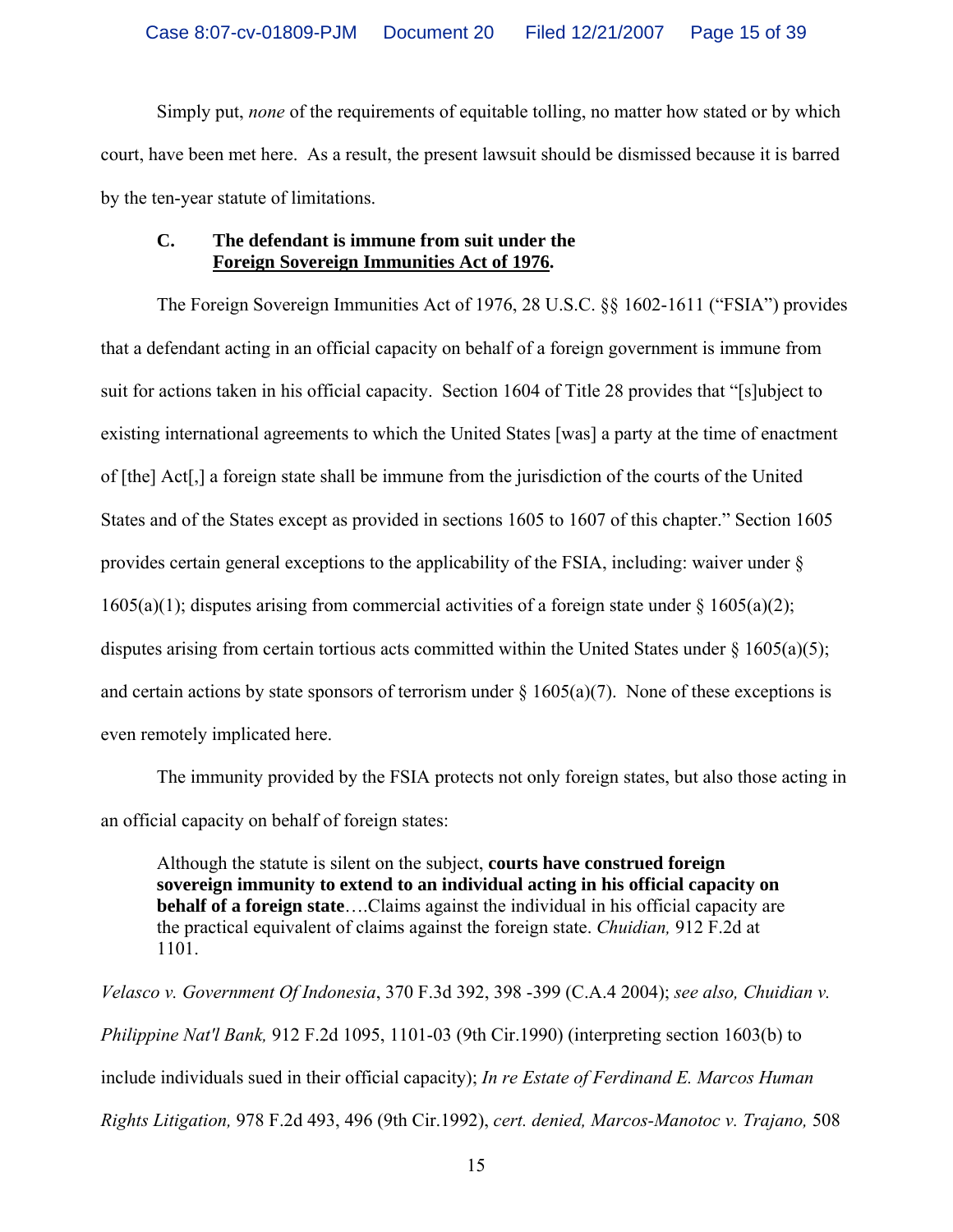U.S. 972, 113 S.Ct. 2960, 125 L.Ed.2d 661 (1993) (same); *El-Fadl v. Central Bank of Jordan,* 75

F.3d 668, 671 (D.C.Cir.1996) (individual sued for actions on behalf of government bank was

immune from suit under FSIA); *Byrd v. Corporacion Forestal y Industrial de Olancho S.A.,* 182

F.3d 380, 388 (5th Cir.1999) (FSIA protects individuals acting within their official capacity as

officers of corporations considered foreign sovereigns); *Bryks v. Canadian Broadcasting Corp.,* 906

F.Supp. 204, 210 (S.D.N.Y.1995) (immunity extends to agents of a foreign state acting in their

official capacities).

 In *Tannenbaum v. Rabin*, No. CV-95-4357, 1996 WL 75283 (E.D.N,Y. Feb. 13, 1996), the plaintiff sued Israel's Minister of Police and former Prime Minister Yitzhak Rabin for allegedly directing the beating of the plaintiff by police. The plaintiff attempted to sue the defendants individually, but the Court found them immune from liability:

Although the complaint names the defendants in their individual as well as their official capacities, Tannenbaum alleges no acts committed directly by the late Prime Minister Rabin, nor any by Shachal, nor any by "John Doe" other than those committed "at the direction of' the other two defendants. Tannenbaum alleges only that defendant police officer "John Doe" was "acting at the direction of Defendants Rabin and Shachal," when he committed the acts of which plaintiff complains ....[] In short, Tannenbaum's claim is against the defendants in their official roles only and therefore, as agencies or instrumentalities of a foreign state under 28 U.S.C. §§  $1603(a) - (b)$ .

Id. at \*3. Similarly, in *El-Fadl v. Central Bank of Jordan*, the plaintiff claimed that Jordanian officials had him detained and tortured by military police. 75 F.3d 668, 670 (D.C. Cir. 1996). The plaintiff was careful to allege that these actions were undertaken "in an individual capacity." *Id*. at 671. The D.C. Circuit nevertheless held that the officials had acted on behalf of the sovereign and were entitled to immunity. *Id*. at 671. *Accord Askir v. Boutros-Ghali*, 933 F. Supp. 368, 370 n.3 (S.D.N.Y. 1996) (rejecting claims against U.N. official individually as "none of [his] alleged actions are outside of the scope of his official duties").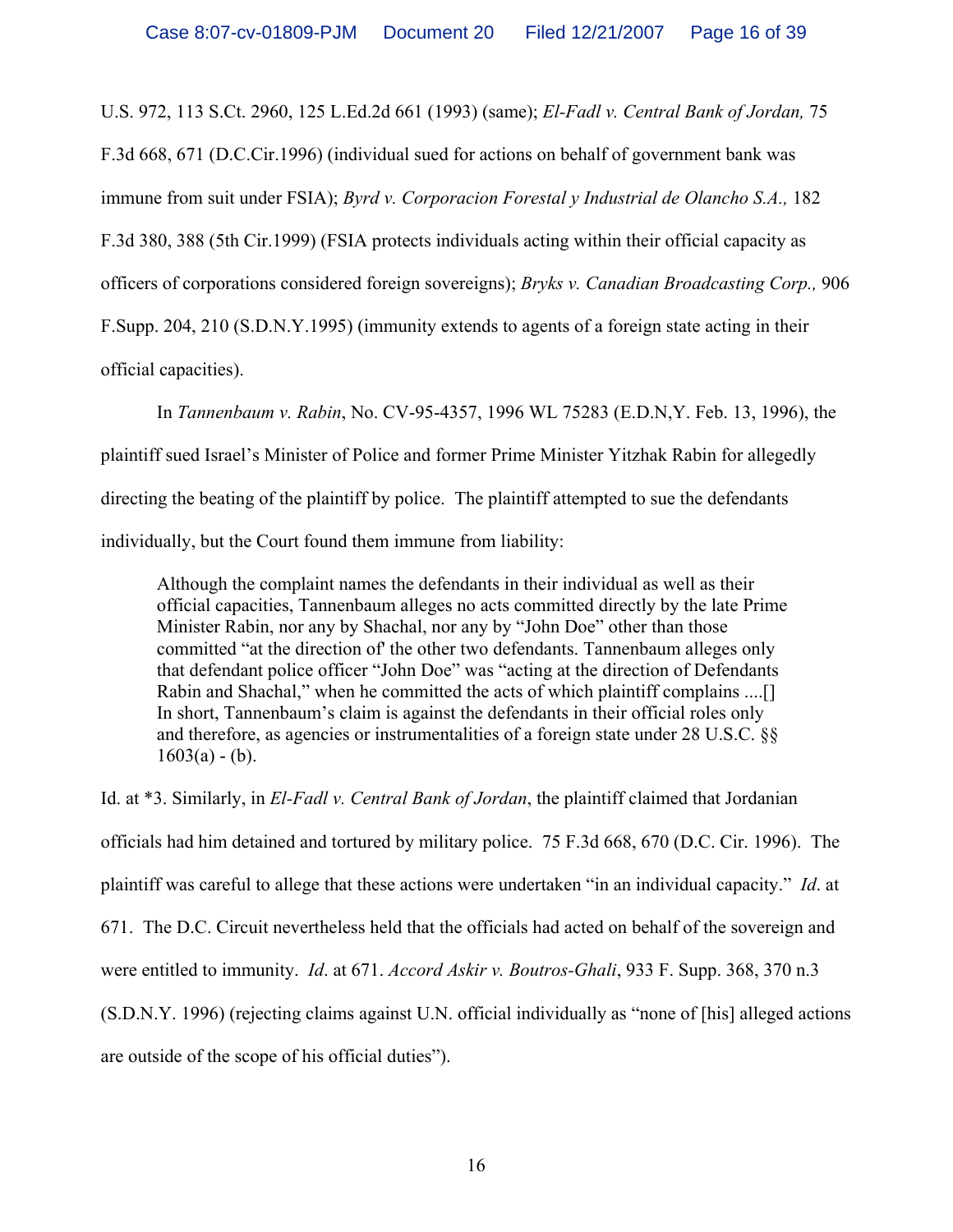The State Department has urged courts to be "especially careful" where a claim against a foreign official criticizes policies of a foreign state, because "denial of immunity in such circumstances would allow 'litigants to accomplish indirectly what the [FSIA] barred them from doing directly,' ... by the simple expedient of naming a high level foreign official as a defendant rather than a foreign state." *Statement of Interest of the United States, Doe v. Liu Qi*, No. C 02 0672 CW, at 4-5 (N.D. Cal., Sept. 27, 2002) (*quoting Chuidian v. Philippine Nat'l Bank*, 912 F.2d 1095, 1101-02 (9th Cir. 1990)).

 Furthermore, the defendant is entitled to sovereign immunity even though he is no longer in the Peruvian Army. *See In re Terrorist Attacks on Sept. 11, 2001*, 349 F. Supp. 2d 765, 788-89 (S.D.N.Y. 2005)(relevant inquiry is whether acts "were undertaken at a time when the individual was acting in an official capacity").

 In the present case, the plaintiffs have unequivocally alleged that the actions taken by the defendant were done in his official capacity as an officer in the Peruvian military based on policy set at the highest levels of the Peruvian government. As noted above, the plaintiffs allege that:

1. "Peru was in a state of civil war," and that the Peruvian Army was "fighting the Maoist rebel group" Shining Path, which "committed widespread abuses, including massacres, bombings and targeted assassinations" *see* Complaint, ¶ 35;

2. "national elections" were held in 1980, and that the newly-elected government "declared a state of emergency" in an area to include where the alleged events occurred in an effort to fight the Maoist terrorists in that region *see* Complaint, ¶ 39;

3. it was "the government" which "deployed the Peruvian Army" to the alleged location where the events at issue occurred so that "military operations" could be carried out in the region *see* Complaint, ¶ 40, 42;

4. it was the "Peruvian Army" that "targeted the Accomarca District" where the events in question allegedly took place *see* Complaint, ¶ 43;

5. a Peruvian General who was "Chief of the Political-Military Command" for the area involved, "ordered the General Staff of the Peruvian Army's Second Infantry Division to devise an operational plan to 'capture and/or destroy terrorist elements'" *see* Complaint, ¶ 15, 48;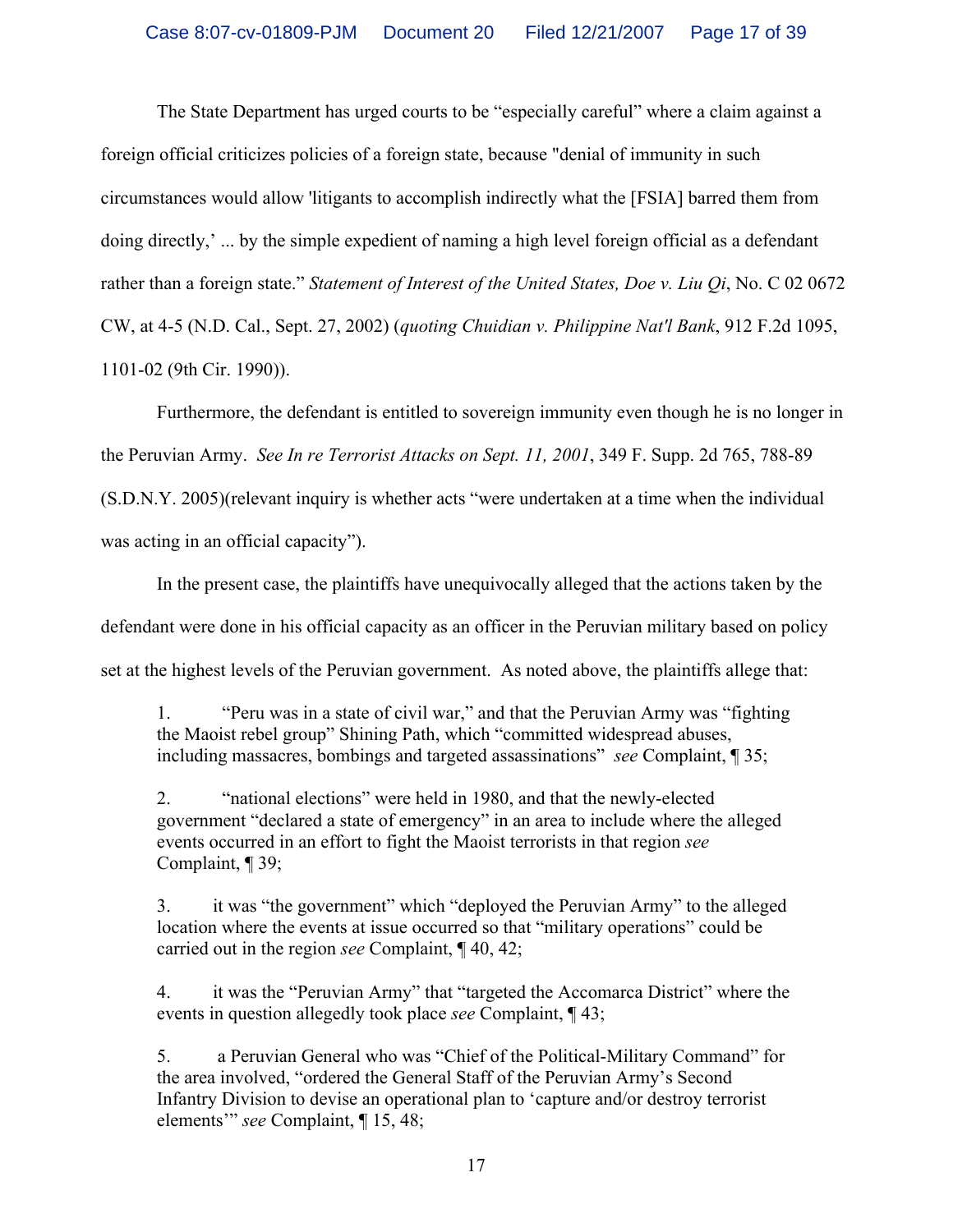6. the military "operation" was "placed under the control of" a Lieutenant Colonel who was the "Chief of Operations of the General Staff" s*ee* Complaint, ¶ 48;

7. at all relevant times, the defendant was a low-ranking officer in the Peruvian military, referred to as a "military actor" in the Complaint *see* Complaint, ¶6, 12 (heading);

8. the defendant was allegedly "called" to attend a meeting by his superior officer, the Lieutenant Colonel, to "plan" a military operation in Accomarca; there is no allegation that atrocities or wrongdoing of any type was planned or discussed at this meeting *see* Complaint, ¶ 49; and

9. the defendant was merely a Lieutenant at the time and allegedly involved in the resulting operation as such and while wearing his military uniform and using military equipment *see* Complaint, ¶ 49, 54.

 It is hard to imagine a plainer example of a military officer acting in his official capacity than that alleged by the plaintiffs themselves in their own Complaint. The government declared a state of emergency and deployed the army to a particular region to conduct military operations. Once in that region, the Army targeted a particular district. A General in the Army ordered his staff to develop an operational plan. A plan was developed by the General's staff, including a Lieutenant Colonel, who was placed in charge of the operation. That Lieutenant Colonel then ordered the defendant, a mere Lieutenant, to attend a meeting and carry out a minor portion of the operation (which is not alleged to have included any contact with the Shining Path, the defendants or the decedents). At all times, the defendant was obviously acting pursuant to the policy traced in the Complaint from the highest levels of government, through the chain of command and directly to the defendant who, *in his uniform and acting in his capacity as an officer*, followed the orders he was given.

 Obviously, the actions the defendant is alleged to have taken (attending a meeting as a military officer called to do so by his superior, being stationed outside of a particular town as a member of the military while on duty, and drafting an official military report pursuant to military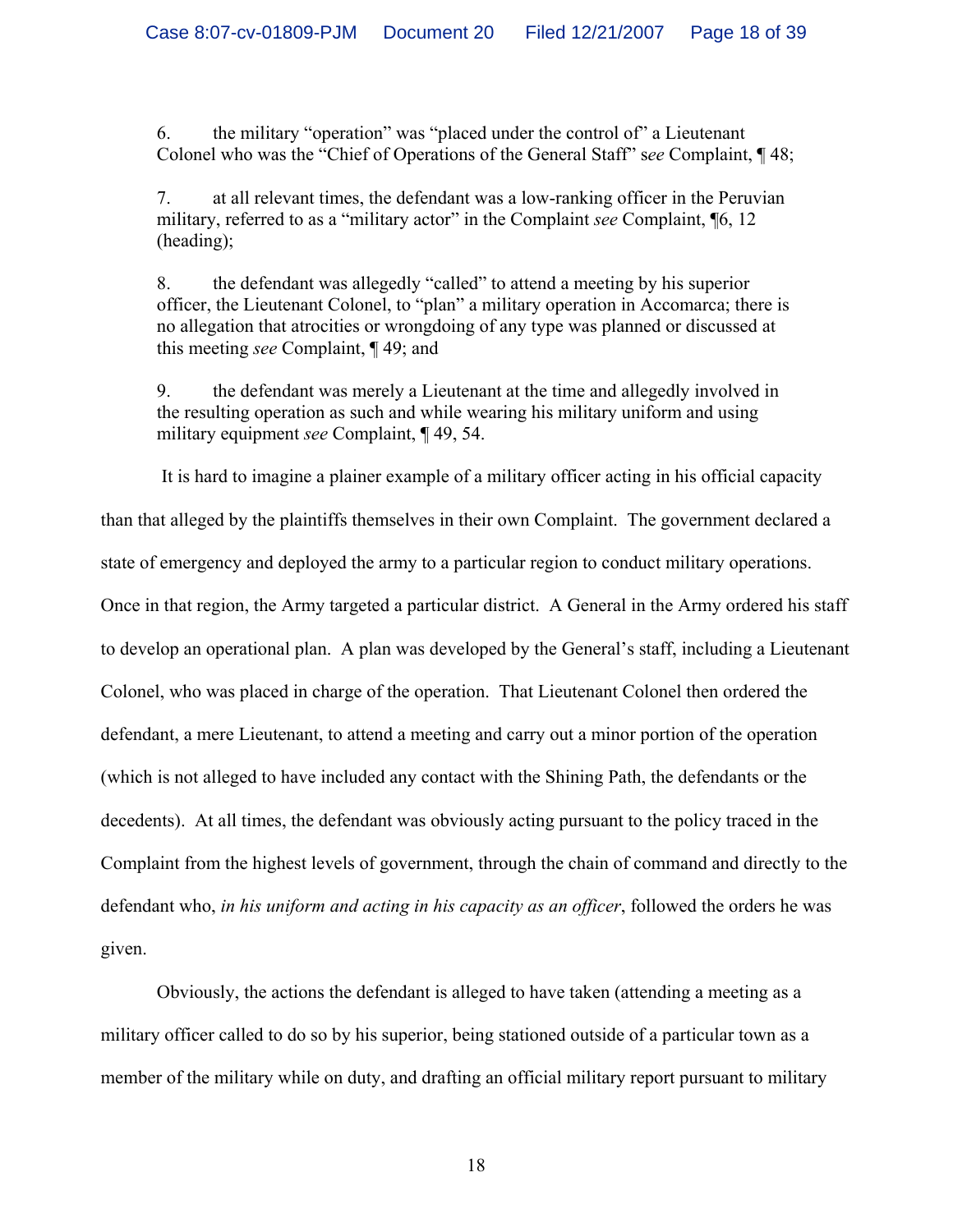protocols) were lawfully within the scope of his official duties as a Lieutenant in the Peruvian Army.

 The allegations in the Complaint preclude liability. Given that it is alleged that the defendant was acting in his official capacity, he is immune from all liability under FSIA. As a result, the present lawsuit should be dismissed with prejudice.

 The United States District Court for the Eastern District of VA recently dismissed a claim very similar to that asserted here on exactly these grounds in the case of *Yousuf v. Samantar,* 2007 WL 2220579, 8 (E.D.Va. 2007). In *Yousuf*, the plaintiffs were members of the Isaaq clan of Somalia, who filed suit under the TVPA and the ATCA against Mohamed Ali Samantar, a former First Vice President, Minister of Defense, and Prime Minister of the Democratic Republic of Somalia. In their complaint, plaintiffs alleged that Samantar, "as the official who was in charge of the Somalia Armed Forces in the 1980s and 1990s, is liable for acts of torture; extrajudicial killing; attempted extrajudicial killing; crimes against humanity; war crimes; cruel, inhuman, and degrading treatment or punishment; and the arbitrary detention of the plaintiffs." *See id*.

 In *Yousuf*, the Court carefully analyzed the FSIA, and, in language equally applicable to the present case, held as follows:

The allegations in the complaint clearly describe Samantar, at all relevant times, as acting upon the directives of the then-Somali government in an official capacity, and not for personal reasons or motivation. To allow such a suit to proceed would, in the words of the Chuidian court, "amount to a blanket abrogation of foreign sovereign immunity by allowing litigants to accomplish indirectly what the Act barred them from doing directly." 912 F.2d at 1102. "The rule that foreign states can be sued only pursuant to the specific provisions of sections 1605-07 would be vitiated if litigants could avoid immunity simply by recasting the form of their pleadings [by naming an individual official of the government instead of the foreign state itself]." *Id*. \* \* \*

For the above stated reasons, Samantar is entitled to sovereign immunity under the FSIA for the acts he undertook on behalf of the Somali government. Accordingly, the Court does not have subject matter jurisdiction over the plaintiffs' claims, brought under the TVPA and the ATCA, and Defendant Samantar's Motion to Dismiss Second Amended Complaint has been granted.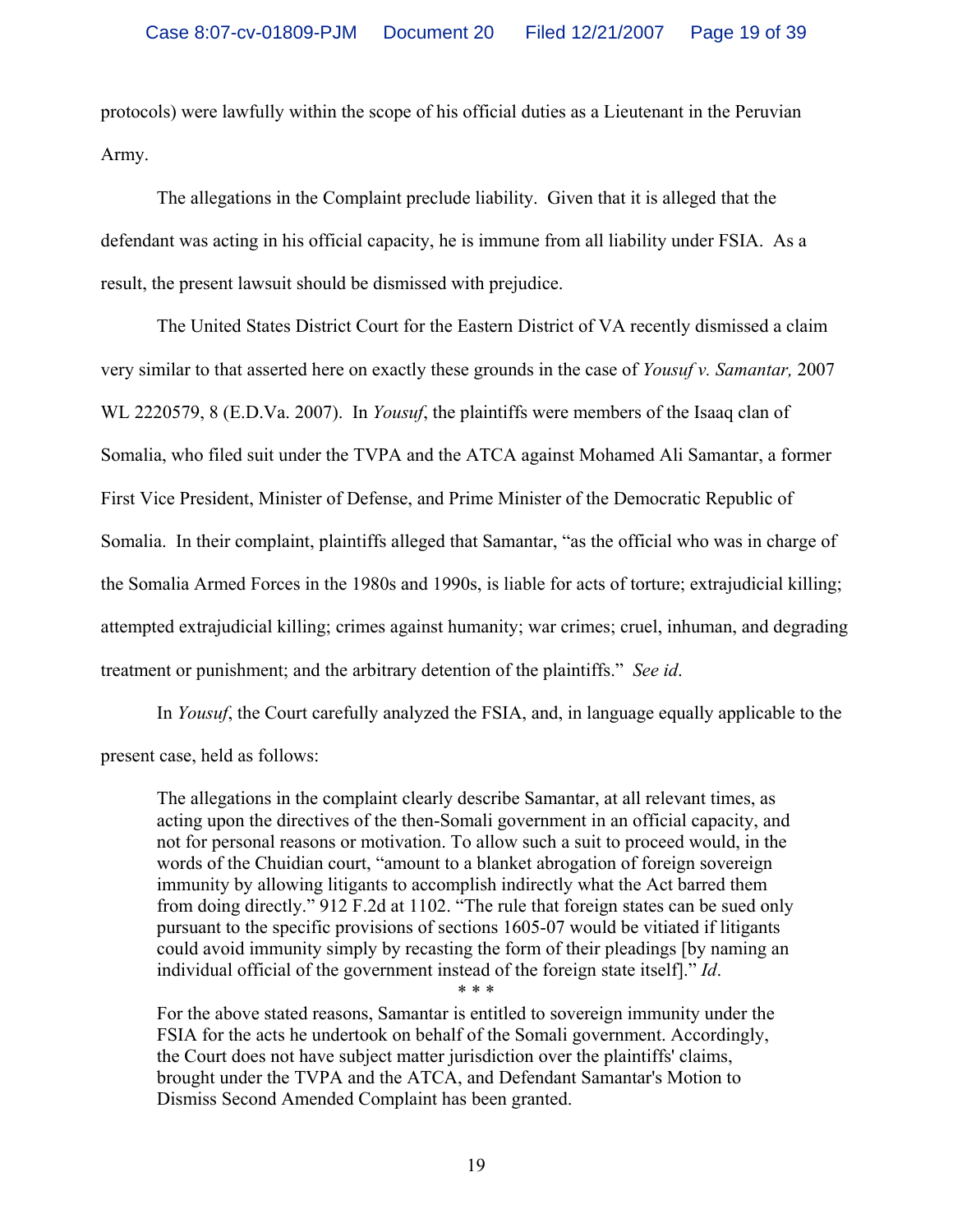*See Yousuf v. Samantar,* 2007 WL 2220579, 8 (E.D.Va. 2007). Likewise, here, the defendant is alleged to have acted pursuant to the directives of the then-Peruvian government in an official capacity, and not for personal reasons or motivation. As a result, the defendant enjoys the immunity granted by the FSIA and this case should be dismissed.

 Other Courts have reached the same conclusion as the *Yousuf* Court. In *Belhas v. Ya'Alon*, 466 F.Supp.2d 127 (D.D.C. 2006), the Court dismissed a claim under the doctrine of foreign sovereign immunity rooted in the FSIA. *Belhas* was a suit brought by citizens of Lebanon against former Israeli General Moshe Ya'Alon pursuant to the ATCA and the TVPA, alleging that a bombing in Lebanon, by the Israeli military, constituted war crimes, extrajudicial killing, crimes against humanity, and cruel, inhuman, or degrading punishment. The defendant general was alleged to have been involved in the bombing attack. The defendant moved to dismiss on, among other grounds, that the suit was barred by the FSIA.

 The *Belhas* plaintiffs alleged that the defendant "had command responsibility for the attack," "participated in the decision," and was "acting under color of Israeli law," *id*. at 130-31. As in the present matter, the plaintiffs in *Belhas* did not allege that the defendant was acting in his personal capacity or that his activities were private in any way. As a result, the court concluded that it "is undisputed that General Ya'alon was acting in his official capacity with respect to the events underlying this lawsuit." The Court dismissed the suit based upon FSIA official capacity immunity. *Id*. at 131.

*Belhas* is virtually identical to the present case. A military officer, acting pursuant to orders and the policies of his government, was sued under the TVPA and the ATCA for actions undertaken in his official capacity. As a result, he was entitled to FSIA sovereign immunity, and the case was dismissed. The same result should be reached here and for the same reasons.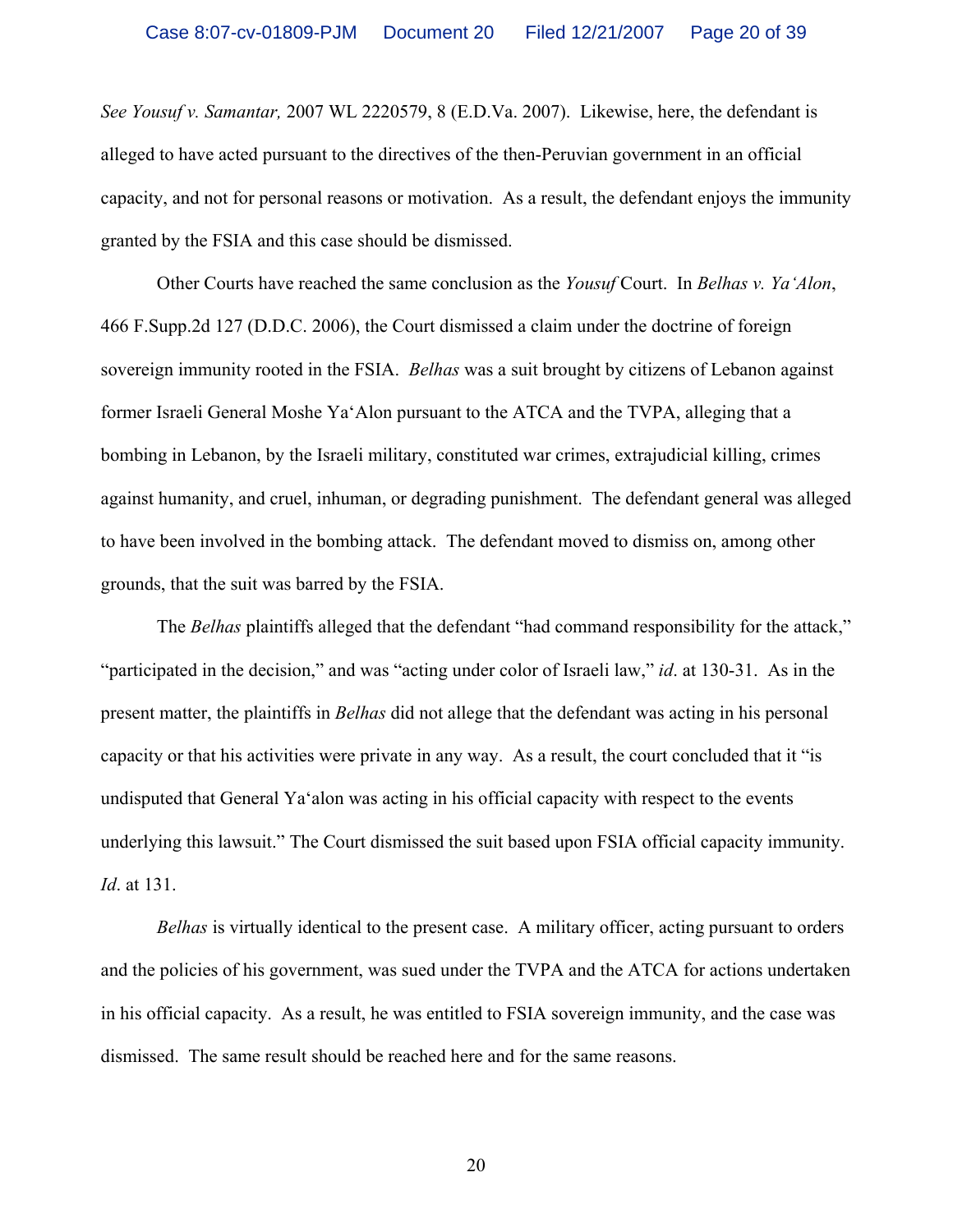Another instructive case is *Matar v. Dichter*, 2007 WL 1276960 (S.D.N.Y. May 2, 2007). There, plaintiffs sued Avraham Dichter, the former director of the Israeli General Security Service under the ATCA and the TVPA. Specifically, plaintiffs alleged that the General Security Service officer authorized, planned and directed military personnel in the bombing of a residential neighborhood in Gaza City and developed, implemented, and escalated Israel's alleged targeted killing policy. 2007 WL 1276960 at \*1.

 The court dismissed the Complaint under the FSIA after concluding that "[p]laintiffs unquestionably sue Dichter in his official capacity [because] [n]othing in the Complaint permits an inference that Dichter's alleged conduct was 'personal and private in nature.'" *Id*. (*citing Leutwyler v. Al-Abdullah*, 184 F.Supp.2d 277, 287 (S.D.N.Y. 2001); *Belhas*, 466 F.Supp.2d at 130-131). The exact same is true here. Nothing in the Complaint permits the inference that the defendant acted in anything other than his official capacity. As a result, the Complaint should be dismissed under the FSIA.

#### **D. The Plaintiffs have failed to exhaust remedies available in Peru.**

 The TVPA provides that, a "court shall decline to hear a claim if the claimant has not exhausted adequate and available remedies in the place in which the conduct giving rise to the claim occurred." 28 U.S.C. § 1350(2)(b). This provision precludes liability here based on the following facts alleged in the Complaint:

1. "In or about 2005, Peruvian prosecutors filed murder charges in civilian court against Defendant Rivera Rondon…." *see* Complaint, ¶100.

2. "In or about June 2005, the Third Supraprovincial Criminal Court…opened an investigation against…Defendant Rivera Rondon." *see* Complaint, ¶101.

3. "Under Peruvian law, victims of human rights abuses, including Plaintiffs, are not entitled to civil compensation until a criminal case in a civilian court results in a conviction…." *see* Complaint, ¶104.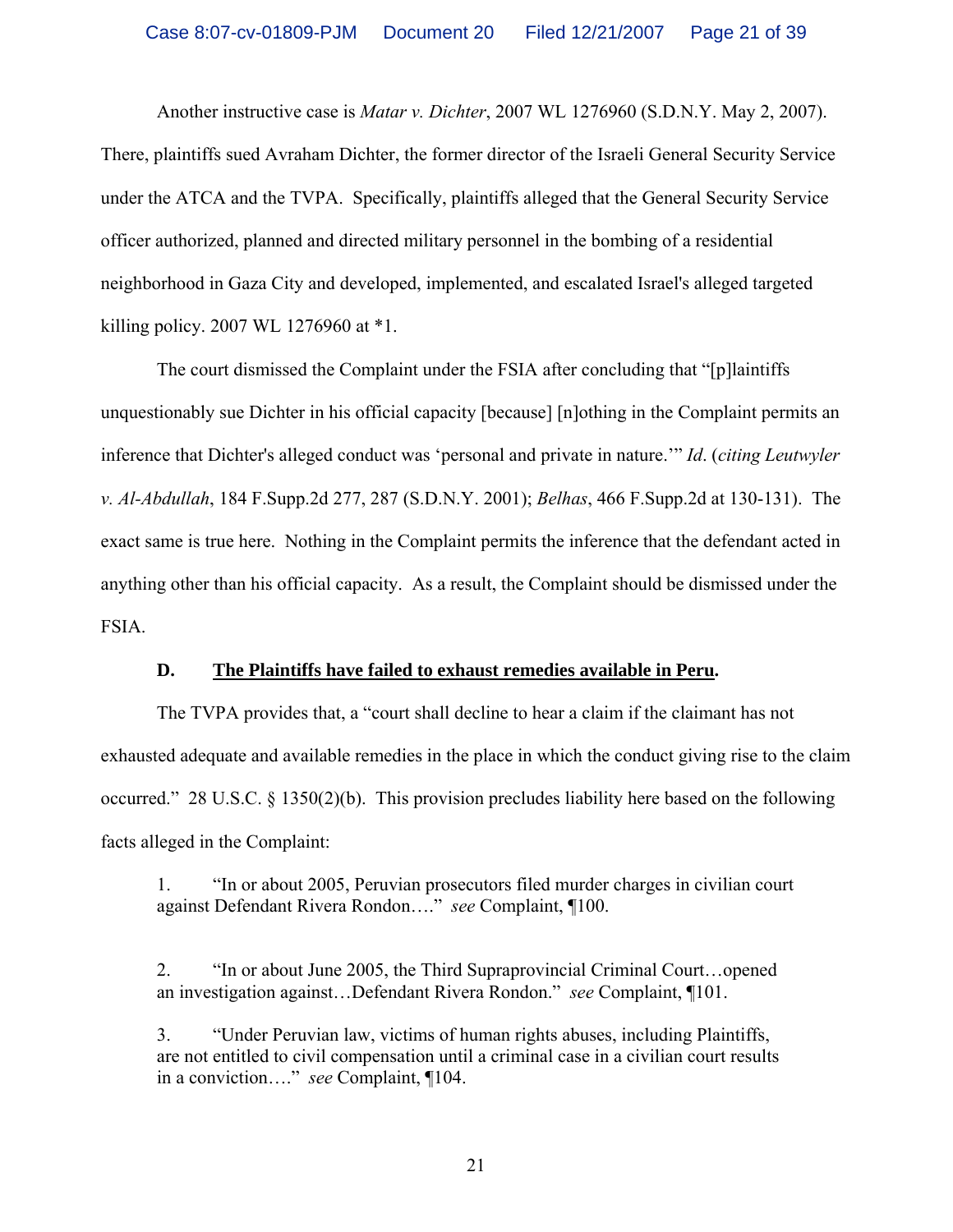The foregoing demonstrates plainly that there are adequate and available remedies in Peru which the plaintiffs have not exhausted. The plaintiffs themselves admit that under the proper circumstances, they are "entitled to [seek] civil compensation." *See id*. Moreover, the Peruvian courts have been deemed by the United States Courts to be adequate forums for the redress of wrongs. *See Torres v. Southern Peru Copper Corp.,* 965 F.Supp. 899, 903 (S.D.Tex. 1996), *aff'd,* 113 F.3d 540 (5th Cir. 1997) (finding Peru to be an adequate alternative forum); *Vargas v. M/V Mini Lama,* 709 F.Supp. 117, 118 (E.D.La. 1989) (same). Therefore, adequate remedies exist in Peru.

 Anticipating this argument, plaintiffs aver that the alleged criminal prosecution cannot go forward with the defendant in the United States and that they cannot pursue a civil action in Peru until the criminal action is completed there. *See* Complaint, ¶103, 104. However, these averments are insufficient to meet the statutory standard. It is not enough that the process available in Peru might take some time or that it might be difficult. Instead, the process only need be "adequate and available." 28 U.S.C. § 1350(2)(b). There is no argument that the compensation provided by a Peruvian Court would not be adequate. Instead, the plaintiffs rely solely on the argument that there is no process "available."

 Critically, the plaintiffs have not alleged that they did anything to attempt to seek compensation in Peru. Such attempts are critical prerequisites to bringing the present claim. In the recent TVPA case of *Ruiz v. Martinez*, 2007 WL 1857185, 6 (W.D.Tex. 2007), the Court held as follows:

The TVPA requires a plaintiff to seek compensation abroad before suing in the United States. *Corrie v. Caterpillar, Inc.,* 403 F.Supp.2d 1019, 1025 (W . D.Wash. 2005). "A court shall decline to hear a claim under this section if the claimant has not exhausted adequate and available remedies in the place in which the conduct giving rise to the claim occurred." 28 U.S.C.A. § 1350 note § 2(b). Congress enacted this requirement to " 'ensure[ ] that U.S. courts will not intrude into cases more appropriately handled by courts where the alleged torture or killing occurred,' under the theory that this requirement 'will also avoid exposing U.S. courts to unnecessary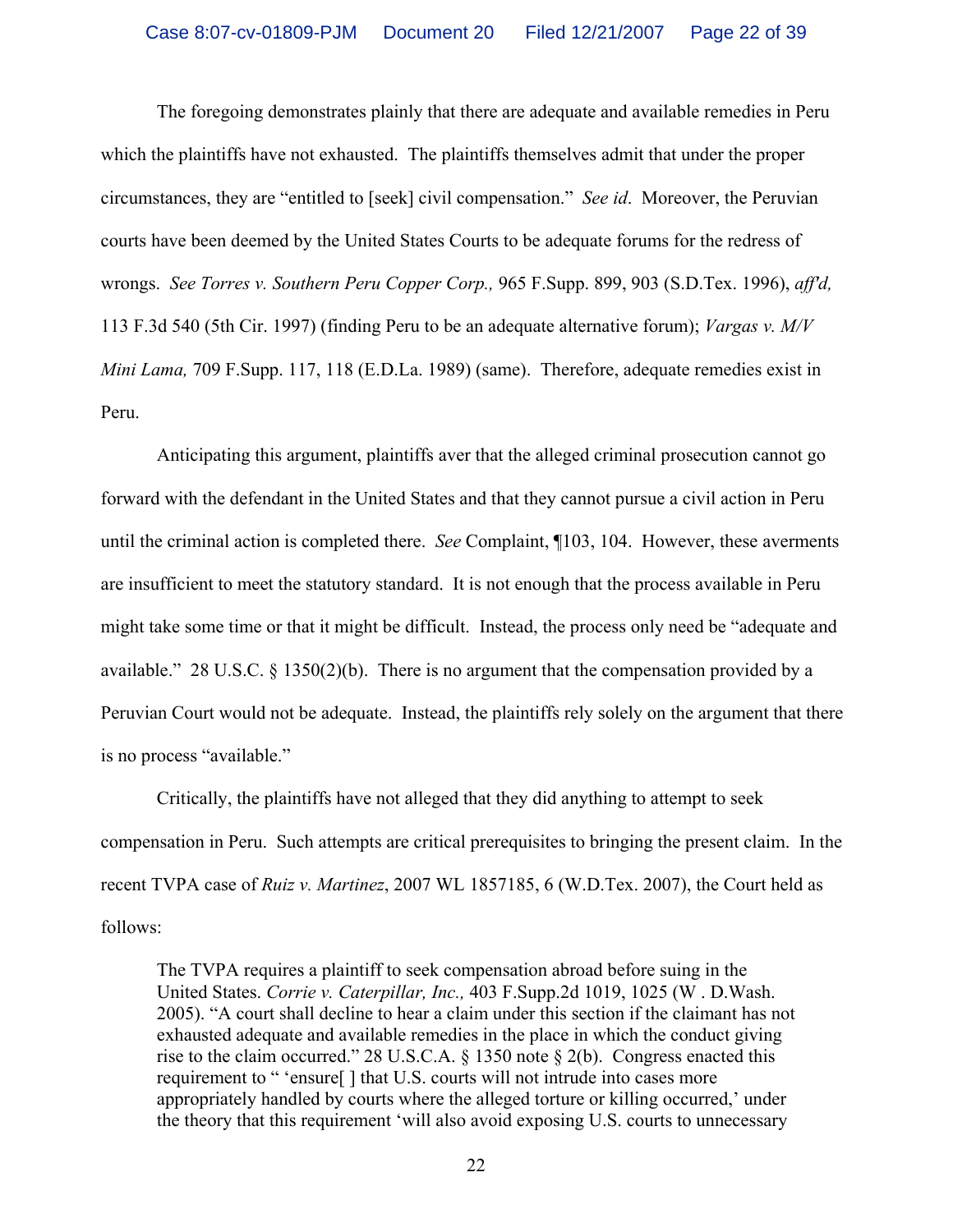burdens,' and 'to encourage the development of meaningful remedies in other countries.' "*Harbury v. Hayden,* 444 F.Supp.2d 19, 41 (D.D.C.2006) (quoting H.R.Rep. No. 102-367(I), at 5, *reprinted in* 1992 U.S.C .C.A.N. 84, 87-88). Courts usually find a foreign remedy adequate unless it "is no remedy at all." *See, e.g., Piper Aircraft Co. v. Reyno,* 454 U.S. 235, 254 n. 22 (1981) (holding foreign remedy was adequate despite the fact that a strict liability theory was unavailable).

…Ruiz's Complaint does not adequately allege a violation of the TVPA. Ruiz alleges that Miranda investigated him for making a false declaration, and subjected him to "psychological and physical torture." Pl.'s Compl., Docket No. 1, at 38. The Complaint offers no further detail as to this allegation. **Most importantly, Ruiz fails to allege that he submitted a grievance regarding the alleged torture to Mexican authorities.** While Ruiz's Complaint and its supporting exhibits document numerous grievances that Ruiz has filed over time, both in Mexico and the United States, none of these filings satisfy the exhaustion requirements of the TVPA. **Until Ruiz exhausts the "adequate and available remedies" of Mexico,the ATS bars his torture claim in the United States, and the Court has no jurisdiction over this issue.** 

*Ruiz v. Martinez*, 2007 WL 1857185, 6 (W.D.Tex. 2007) (Emphasis added). Here, as in *Ruiz*, there

is no allegation that the plaintiffs have ever attempted to file charges with Peruvian authorities or to

sue the defendant in Peru. As a result, the present claim should be dismissed for failure to exhaust

local remedies as required by the TVPA.

# **E. The Complaint raises non-justiciable political questions.**

 Courts have long held that the judicial branch must take special care not to become entangled in political questions best left to the executive under our tripartite separation of powers. In oft-cited language, the Supreme Court, in *Baker v. Carr,* 369 U.S. 186, 82 S.Ct. 691, 7 L.Ed.2d 663 (1962), we set forth six independent tests for the existence of a political question:

[1] a textually demonstrable constitutional commitment of the issue to a coordinate political department; or [2] a lack of judicially discoverable and manageable standards for resolving it; or [3] the impossibility of deciding without an initial policy determination of a kind clearly for nonjudicial discretion; or [4] the impossibility of a court's undertaking independent resolution without expressing lack of the respect due coordinate branches of government; or [5] an unusual need for unquestioning adherence to a political decision already made; or [6] the potentiality of embarrassment from multifarious pronouncements by various departments on one question.

*Id.,* at 217, 82 S.Ct. 691.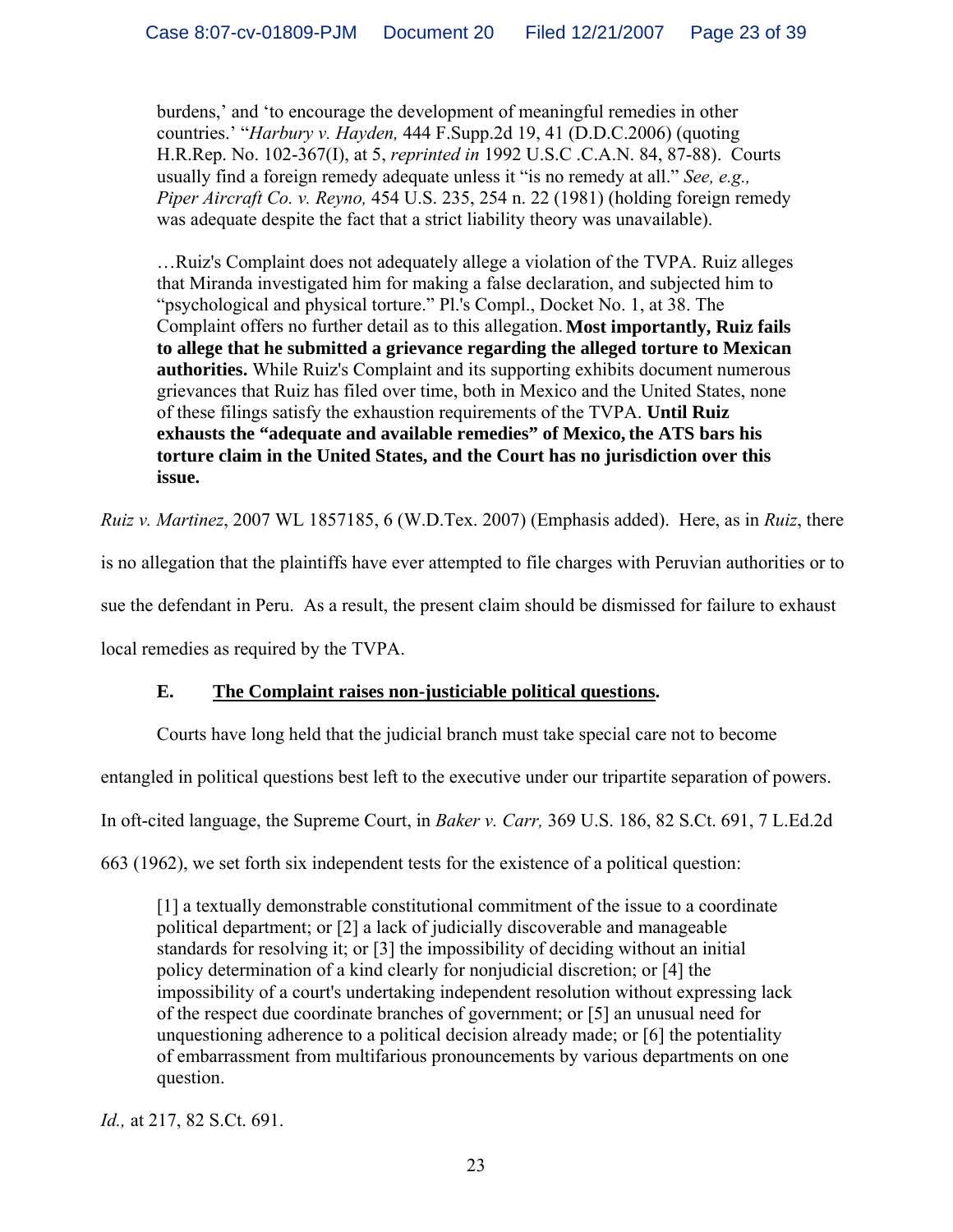If any *one* of these factors is present, the Court should ordinarily dismiss the claim. *See Baker v. Carr*, 369 U.S. 186, 217 (1962). All of these factors weigh heavily in favor of the conclusion that the Court is being asked to adjudicate a political question in this case.

 First, it is the executive branch, and to a lesser extent, the legislative branch, to which the conduct of foreign policy has been entrusted in our constitutional democracy. The plaintiffs in this case call upon the Court to decide whether the defendant acted pursuant to orders and the official policy of Peru in combating the Shining Path terrorists during a period of time when the United States was providing significant military aid to Peru to fight the terrorists and reduce drug traffic.

 One small example of this aid is what was then known as the "School of the Americas." The School of the Americas was a training camp for elements of the military of various Latin American countries, including Peru, and including some of the very officers involved in the events at Accomarca. The School of the Americas was charged by Congress (P.L. 100-180 (10 USC 4415)) with the mission of developing and conducting instruction for the armed forces of Latin America, using the most doctrinally sound, relevant, and cost-effective training programs possible. Effectively, the United States made a foreign policy decision to train and equip the Peruvian military to fight the Shining Path terrorists in the 1980s. Indeed, it was on one of these very missions that the events at Accomarca occurred. Thus, this case implicates serious political questions which the judiciary should abstain from answering.

 The Supreme Court long ago explained why judges should tread cautiously when political questions related to foreign policy are implicated in a pending lawsuit:

[T]he very nature of executive decisions as to foreign policy is political, not judicial. Such decisions are wholly confided by our Constitution to the political departments of the government, Executive and Legislative. They are delicate, complex, and involve large elements of prophecy. They are and should be undertaken only by those directly responsible to the people whose welfare they advance or imperil. They are decisions of a kind for which the Judiciary has neither aptitude, facilities nor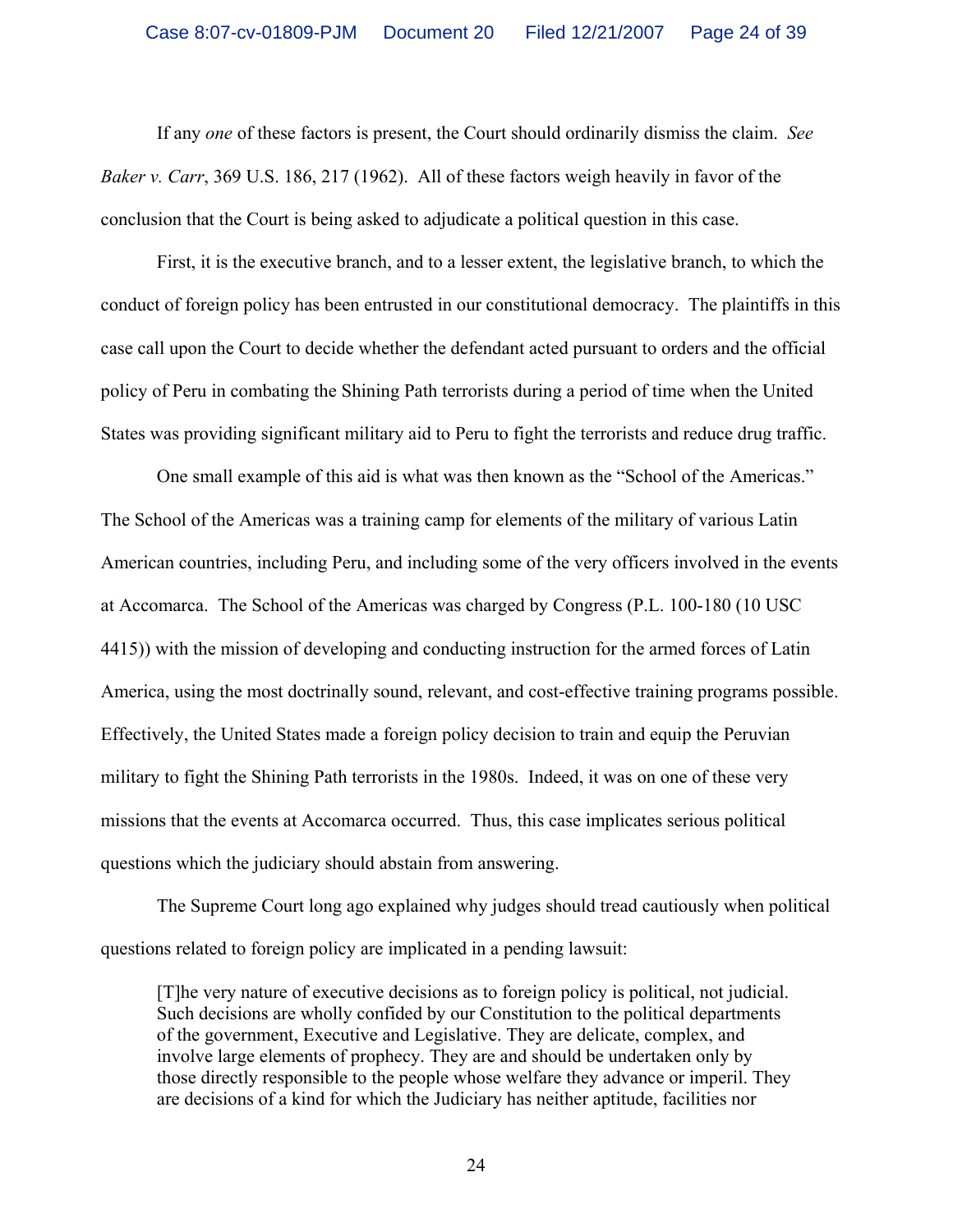responsibility and have long been held to belong in the domain of political power not subject to judicial intrusion or inquiry.

*Chicago & S. Air Lines v. Waterman S.S. Corp.*, 333 U.S. 13, 111 (1948). As the Supreme Court has observed, nothing short of our representative democracy turns on ensuring that political questions are left to the elected representatives of the people on both the executive and legislative branches of government. *See id*.

 The Eleventh Circuit applied the same principles in *Aktepe v. United States*, 105 F.3d 1400 (11th Cir. 1997). In *Aktepe*, Turkish sailors sued for injuries after an aircraft carrier mistakenly attacked their ship during a training exercise. The Court held that the case had been properly dismissed on political question grounds. The Court found that because the claim arose from a NATO exercise, it necessary implicated the relationship between the United States and its allies. Second, the Court held that assessing whether the Navy properly fired the missiles required a determination of how a "reasonable military force" should have acted. *Id*. at 1404. In the Court's view, it was "difficult to conceive of an area of governmental activity in which the courts have less competence," because "courts lack standards with which to assess whether reasonable care was taken to achieve military objectives while minimizing injury and loss of life." *Id*. The same problems implicated the third and fourth Baker factors, because the judgments sought "inevitably would require ... initial policy decisions of a kind appropriately reserved for military discretion," and would "express a lack of respect for the political branches of government." *Id*.

 This is true with particular force here. Besides the fact that this case implicates the relationship between the United States and Peru at a pivotal point in their history together, there is no judicially discoverable and manageable standard for resolving this case because it implicates the same types of military judgments at issue in *Aktepe*. Courts are generally not the proper or best forum in which to debate military policies and procedures like how best to fight terrorists blending into the population of a region which generally supports them, and how to distinguish between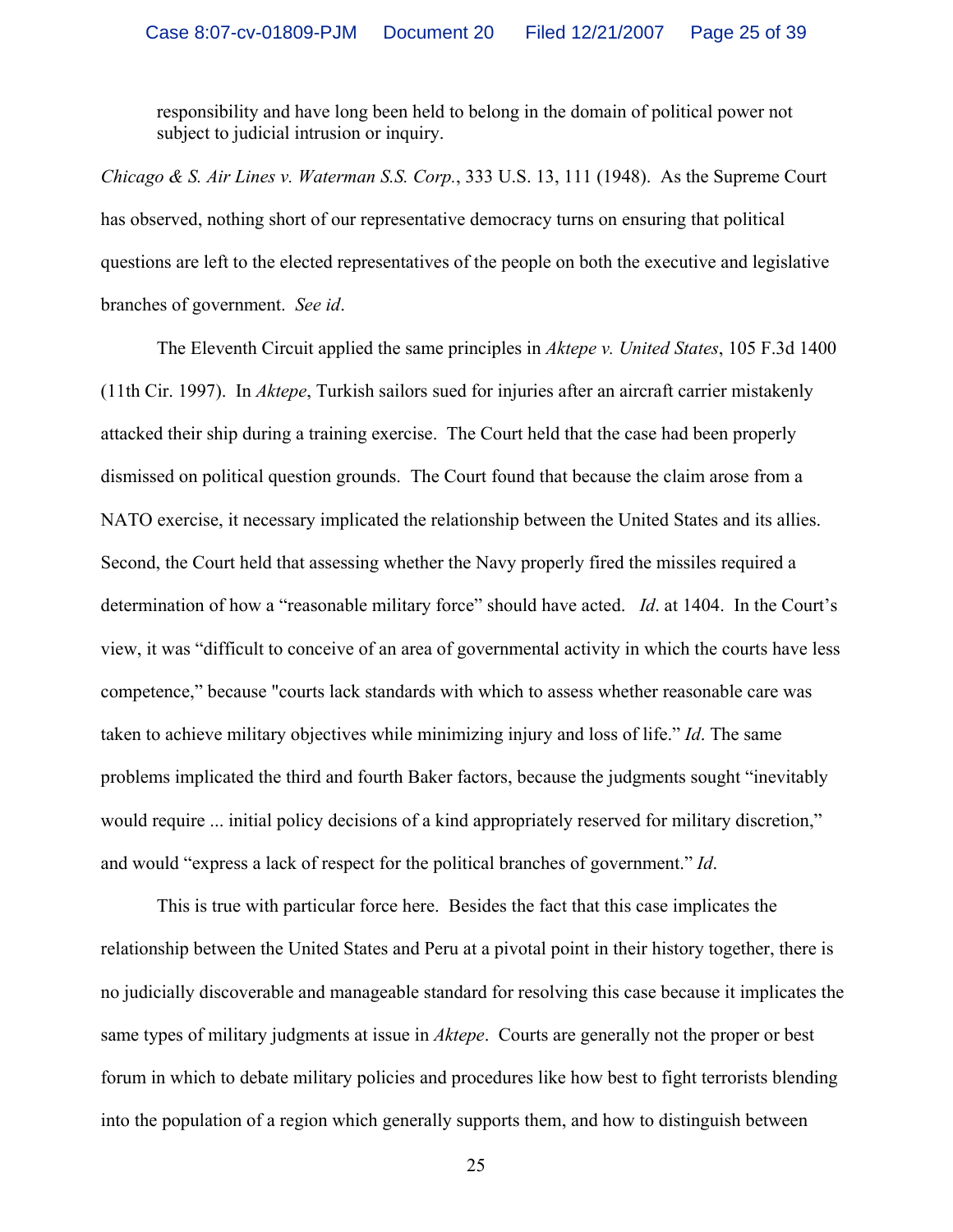terrorists and civilians in the fog of a war in a jungle many thousands of miles removed from the United States.

 In *Greenham Women Against Cruise Missiles v. Reagan*, 755 F.2d 34 (2d Cir. 1985), a British group challenged deployment of U.S. missiles in the United Kingdom. The Court found that the complaint raised "issues which have been committed by the Constitution to coordinate political departments ... and request[ed] relief which cannot be granted absent an initial policy determination of a kind clearly for nonjudicial discretion." *Id*. at 37; *Holtzman v. Sch.lesinger*, 484 F.2d 1307 (2d Cir. 1973) (the propriety of military decisions was a "bluntly political and not a judicial question.").

 In addition to the fact that a United States District Court has no judicially discoverable and manageable standard on which to make these types of determinations, and it would be impossible to proceed further in this matter without an initial policy determination of a kind clearly for nonjudicial discretion, there is a serious potential here for "embarrassment from multifarious pronouncements by various departments on one question." *Baker v. Carr,* 369 U.S. 186, 82 S.Ct. 691, 7 L.Ed.2d 663 (1962). On the one hand, the United States has provided significant aid to fight the Shining Path. On the other hand, this Court is being asked to judge the propriety of efforts undertaken in the fight against the Shining Path.

 Finally, there is one additional aspect of its decision the Court might wish to consider. In an ATCA case against certain Chinese officials for persecuting a religious group called the Falun Gong, the United States State Department asked the Court "to take into account the potential for reciprocal treatment of United States officials by foreign courts in efforts to challenge U.S. government policy," including suits alleging international law violations against individuals "in carrying out their official functions under the Constitution, laws and programs of the United States." Statement of Interest of the United States, *Doe v. Liu Qi*, No. C 02 0672 CW, at 4-5 (N.D. Cal., Sept. 27, 2002). This case implicates the same issues. Should the Court rule that a Peruvian soldier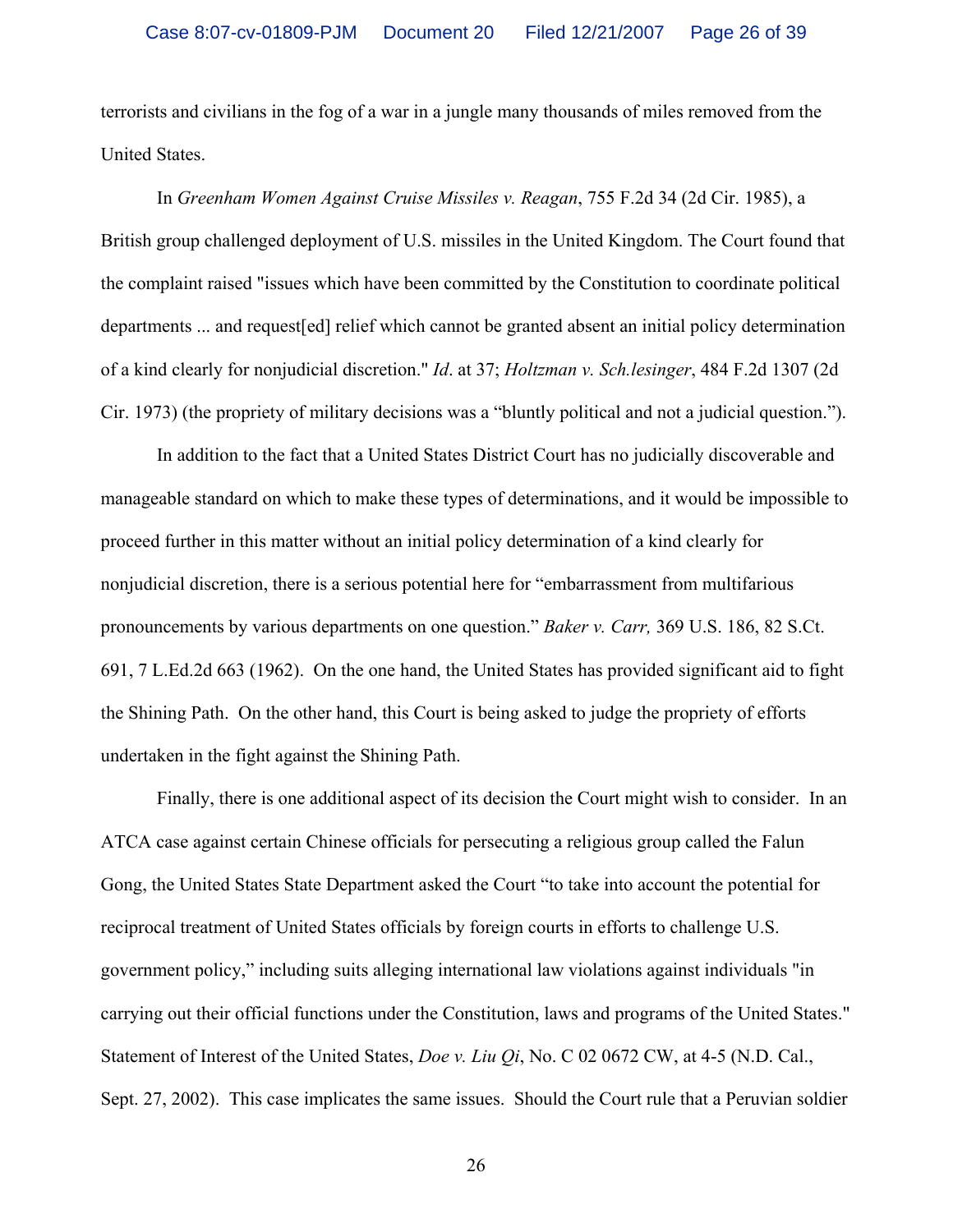may be sued here for actions taken in his official capacity as a soldier, the Court effectively places its imprimatur on foreign governments permitting the same types of cases against our own members of the armed forces deployed throughout the world.

#### **F. The Complaint should be dismissed under the Act of State doctrine.**

 The Act of State doctrine applies where "the outcome of the case turns upon [] the effect of official action by a foreign sovereign." *W.S. Kirkpatrick & Co. v. Envtl. Tectonics Corp. Int'l*, 493 US: 400, 406 (1990). The Supreme Court has described the doctrine "as a consequence of domestic separation of powers, reflecting the 'strong sense of the Judicial Branch that its engagement in the task of passing on the validity of foreign acts of state may hinder' the conduct of foreign affairs." *Id*. at 404 (*quoting Banco Nacional de Cuba v. Sabbatino*, 376 U.S. 398, 423 (1964)). The policies underlying the doctrine include "international comity, respect for the sovereignty of foreign nations on their own territory, and the avoidance of embarrassment to the Executive Branch in its conduct of foreign relations." *Id*. at 408.

 The Supreme Court has articulated a three-factor test for applying the Act of State doctrine, focusing on: (a) "the degree of codification or consensus concerning a particular area of international law," (b) the extent to which the issue "touch[es] ... sharply on national nerves," with greater justification for "exclusivity in the political branches" the more "important the implications of an issue are for our foreign relations," and (c) whether "the government which perpetrated the challenged act of state is no longer in existence." *Sabbatino*, 376 U.S. at 428. Of these factors, "[t]he 'touchstone' or 'crucial element' is the potential for interference with our foreign relations." *Int'l Ass'n of Machinists v. OPEC*, 649 F.2d 1354, 1360 (9th Cir. 1981).

 The third factor clearly applies here: Peru is a relatively stable democracy, with continuity of government and has been since the events in question. The second factor -- the sensitivity of the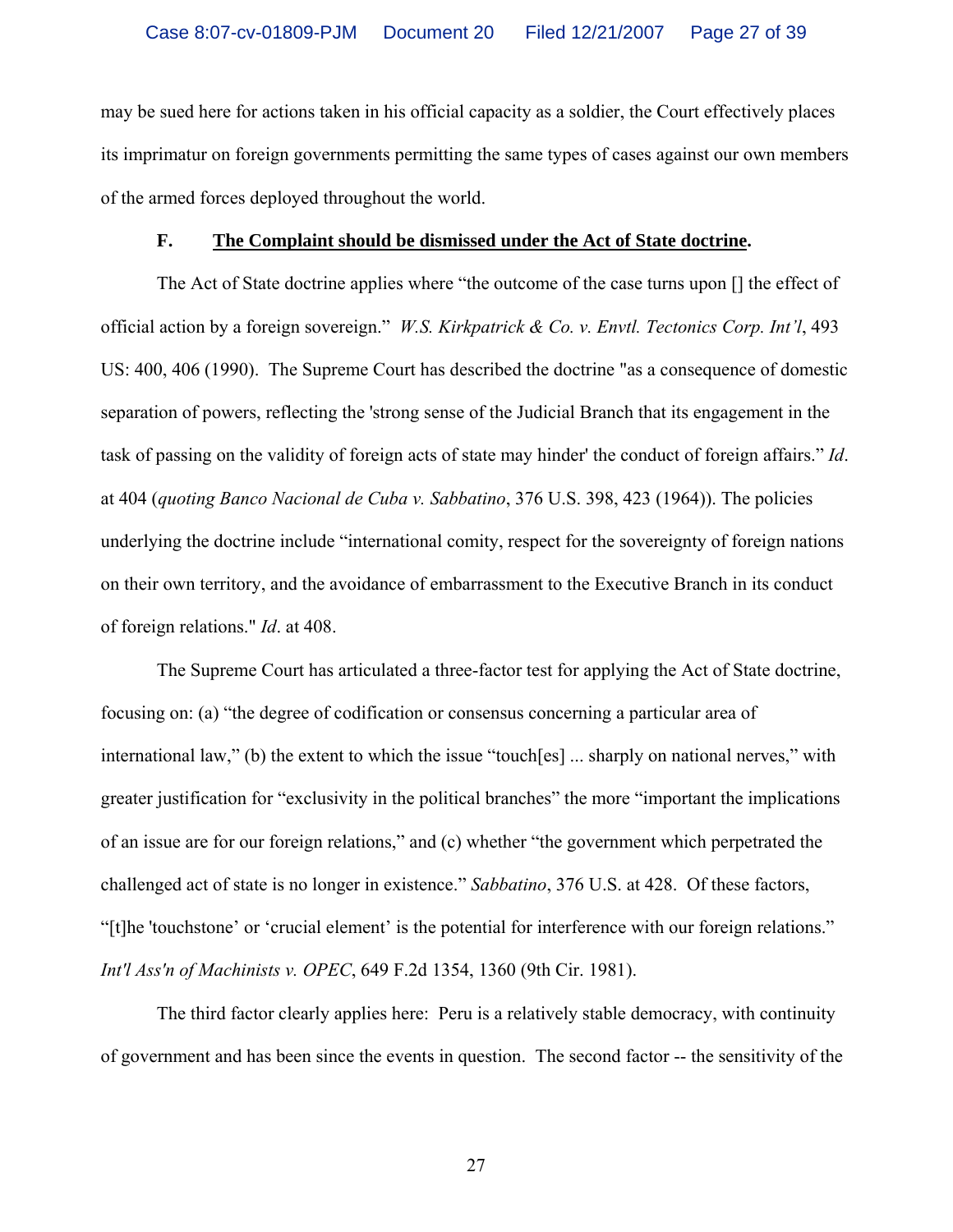issue for foreign relations -- weighs heavily in favor of this Court exercising its discretion not to hear this matter for the reasons detailed above.

 As to the first *Sabbatino* factor, the *Doe* case discussed above applies equally to the Act of State analysis. In *Doe*, as here, the plaintiffs claimed that the defendants committed extrajudicial killings and failed to prevent civilian casualties. The *Doe* court held that:

The actions challenged by plaintiffs are classic acts of state. Tort challenges brought against foreign military officials for such alleged harms as unlawful detention during a political revolution implore the courts to "declare invalid and deny legal effect to acts of a military commander representing the ... government." Plaintiffs do not challenge the actions of third parties in procuring the alleged unlawful acts; rather, they ask this Court directly to declare that they were treated illegally by Israeli defendants on Israeli soil. Such a determination would offend notions of international comity and sovereignty.

400 F. Supp. 2d at 113 (citations omitted).

 This case, like *Doe*, calls upon the Court to "declare illegal" the "acts of a military commander" (albeit a low-level one), "during a political revolution" carried out by the Shining Path guerillas. Likewise, here, as in *Doe*, plaintiffs ask the court to declare that they were treated illegally by Peru on Peruvian soil. Such a determination, like the one the Court was asked to make in *Doe*, "would offend notions of international comity and sovereignty." As such, this matter should be dismissed under the Act of State doctrine.

 Similarly, a case asserting ATCA claims against the United Kingdom as a result of civilian deaths allegedly caused by U.S. military intervention in Libya was dismissed under the Act of State doctrine in *Saltany v. Reagan*, 702 F.Supp. at 320-21. The Court held that "[w]hat is charged is, quite simply, Britain's complicity in an illicit act of war committed by the United States. By any definition that description of the United Kingdom's allegedly wrongful conduct constitutes an archetypal act of state." *Id*. Here, the Court is asked to weigh an even more direct act of state: Peru's direct involvement, pursuant to policy set at the highest levels, in the events at Accomarca. This case, like *Saltany*, should therefore be dismissed.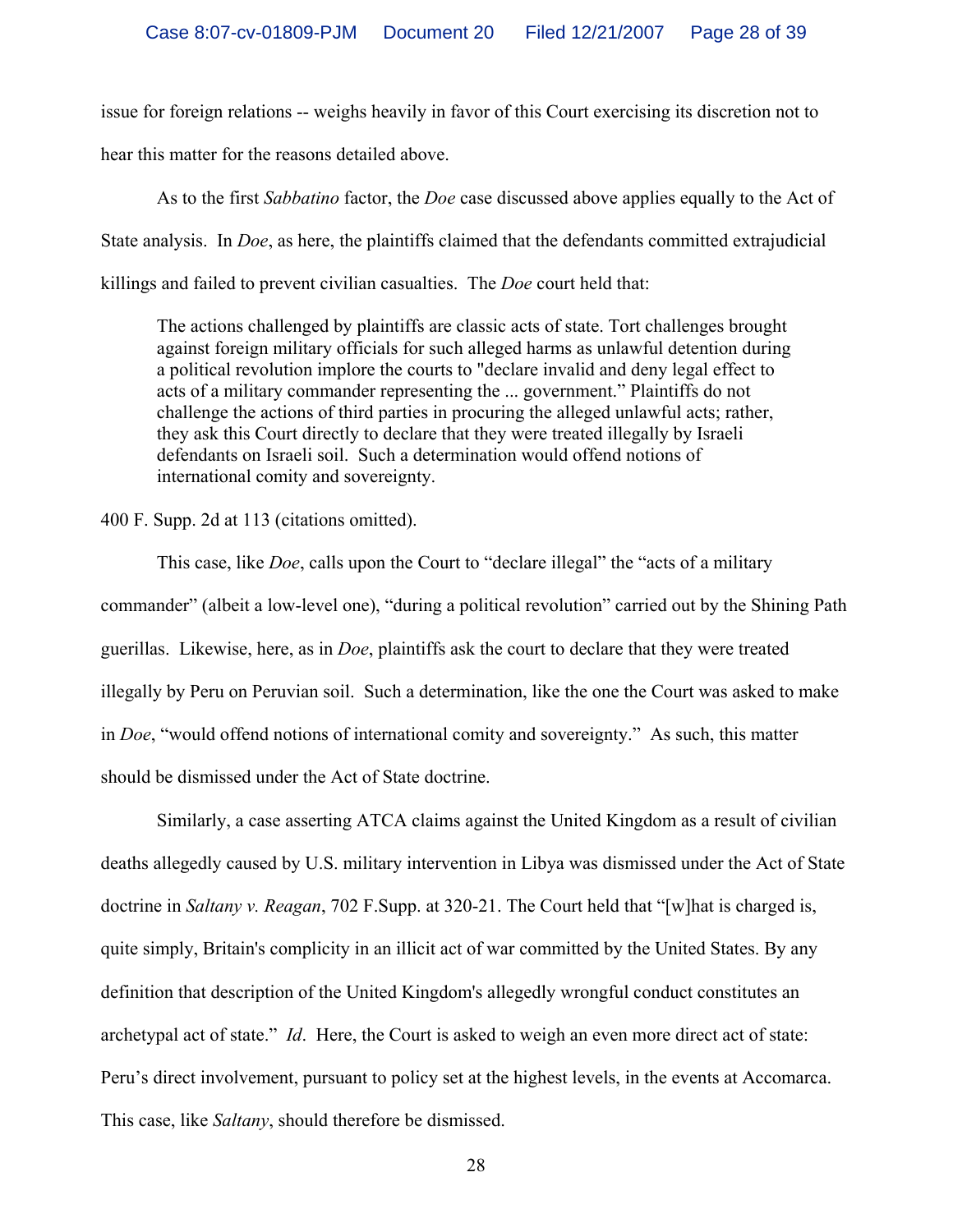Finally, in *Roe v. Unocal Corp.*, the Court dismissed an ATCA claim that would "ultimately place the Court in the position of evaluating the legitimacy of orders directed to subordinate officers" of a foreign military. 70 F.Supp. 2d 1073, 1079 (C.D. Cal. 1999). The Court reasoned that this:

process, necessitating discovery into, among other things, "details of their command structure and the authority of commanding officers," would place the court "in an unseemly, if not impossible position." *Id*. Because U.S. courts "rarely, if ever, entertain suits challenging the propriety of orders from the United States Armed Forces," the Court was not persuaded that it should undertake such an inquiry with respect to a foreign military.

*Id*. at 1080. The same is true here: this case will require an inquiry into the command structure and the authority of the defendant and others in Peru 22 years ago. Rather than be placed in this "impossible position," the Court should dismiss this matter.

## **G. The Complaint fails to state a cause of action.**

Simply put, the defendant is not alleged to have done anything unlawful. While the

Complaint makes sweeping allegations against the former president of Peru, a host of military and civil leaders, and the Peruvian justice system, there are no allegations in the Complaint sufficient to state a cause of action *against the defendant*.

As noted above, all seven counts in the Complaint turn on only two statutes. Specifically,

the TVPA and the ATCA. The allegations made by the plaintiffs do not meet the elements of a claim under either statute. Under the TVPA, a plaintiff must allege and prove that the defendant:

## **(1) subject[ed] an individual to torture…or (2) subject[ed] an individual to extrajudicial killing…**

28 U.S.C.A. § 1350, note.

 Taking each element in turn, it is plain that the defendant is not alleged to have committed either. First, under the TVPA:

**(1)** the term 'torture' means any act, directed against an individual in the offender's custody or physical control, by which severe pain or suffering (other than pain or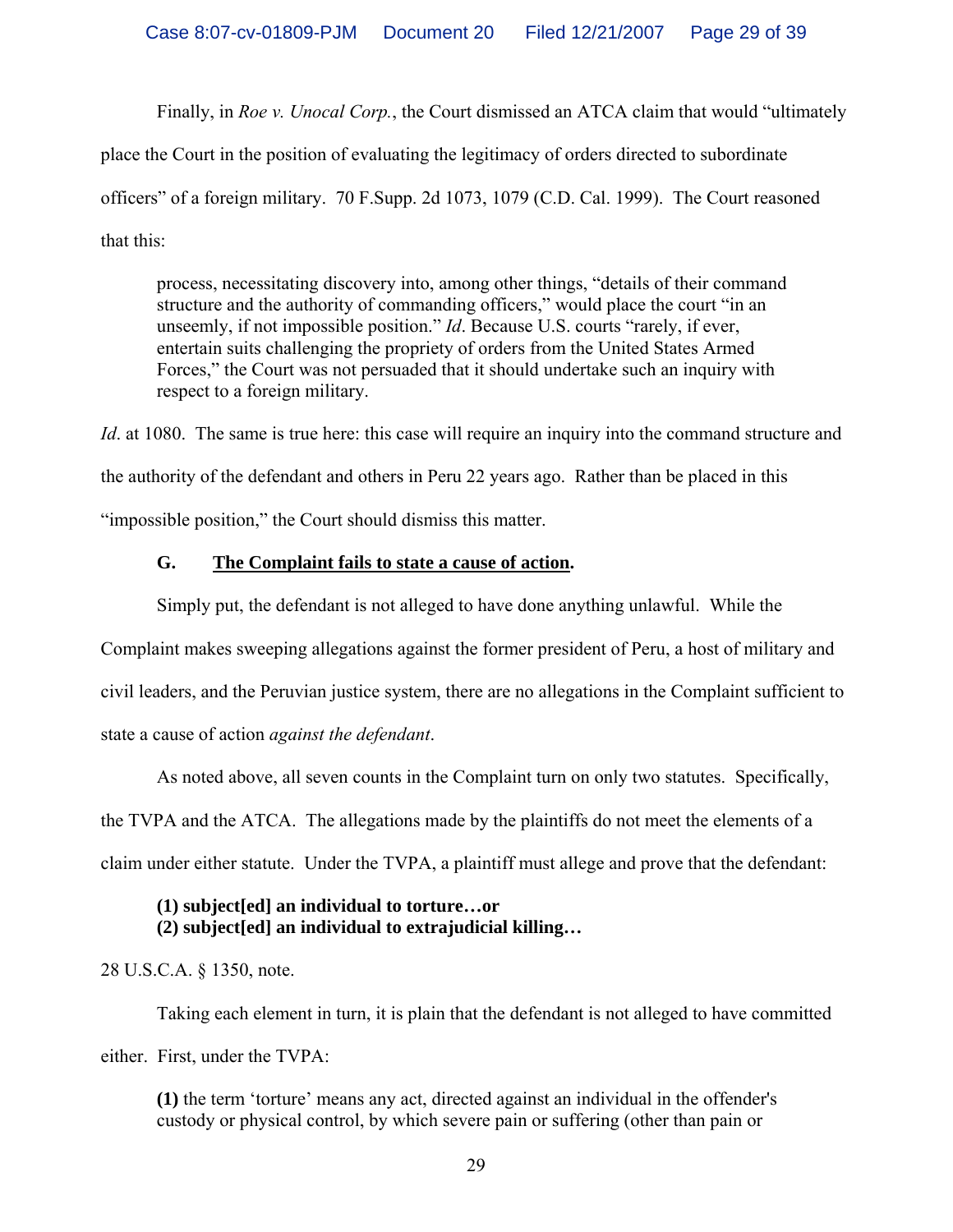suffering arising only from or inherent in, or incidental to, lawful sanctions), whether physical or mental, is intentionally inflicted on that individual for such purposes as obtaining from that individual or a third person information or a confession, punishing that individual for an act that individual or a third person has committed or is suspected of having committed, intimidating or coercing that individual or a third person, or for any reason based on discrimination of any kind; and

**(2)** mental pain or suffering refers to prolonged mental harm caused by or resulting from-**(A)** the intentional infliction or threatened infliction of severe physical pain or suffering;

**(B)** the administration or application, or threatened administration or application, of mind altering substances or other procedures calculated to disrupt profoundly the senses or the personality;

**(C)** the threat of imminent death; or

**(D)** the threat that another individual will imminently be subjected to death, severe physical pain or suffering, or the administration or application of mind altering substances or other procedures calculated to disrupt profoundly the senses or personality.

*See id*. Nowhere in the Complaint is the defendant alleged to have tortured anyone, to have ordered

the torture of anyone or to even have been aware of the torture of anyone. Nor is the defendant

alleged to have ever had anyone in his "custody or physical control," which is a required element of

"torture" under the TVPA. There are simply no facts whatsoever to support a claim that the

defendant tortured anyone.

 Next, the defendant is not alleged to have killed anyone, to have ordered the killing of anyone, or to have even been aware of the killing of anyone in any fashion, much less in an "extrajudicial" manner. In addition "extrajudicial killing," under the statute, "does not include any such killing that, under international law, is lawfully carried out under the authority of a foreign nation." 28 U.S.C.A. § 1350, note. The complaint contains no allegations whatsoever to suggest that any alleged killing was not lawfully carried out under the authority of Peru. In fact, the Complaint strongly suggests, in the language quoted above, that the events at Accomarca were in keeping with Peruvian law and Peru's struggle against terrorist elements in its own country.

 The plaintiffs cannot state a claim under the Alien Tort Claims Act either. The ATCA grants district courts "original jurisdiction of any civil action by an alien for a tort only, committed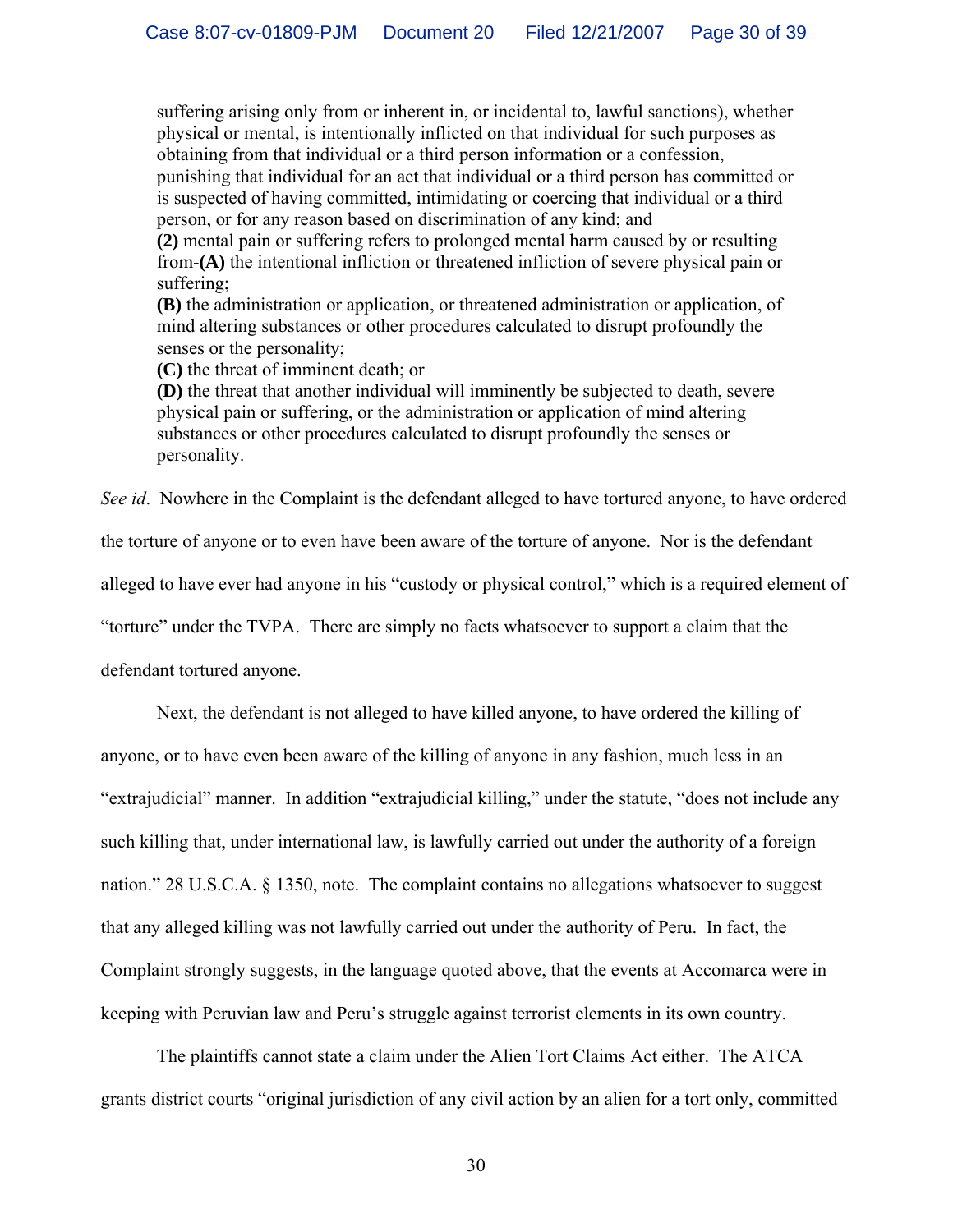in violation of the law of nations or a treaty of the United States." 28 U.S.C. § 1350. The ATCA is a jurisdictional statute that does not, in itself, create a cause of action. *Sosa v. Alvarez-Machain,* 542 U.S. 692, 724, 124 S.Ct. 2739, 2761, 159 L.Ed.2d 718 (2004). Therefore, the ATCA claim necessarily rises and fall with the TVPA claim in this case. In other words, under the ATCA, a plaintiff must allege and prove that the defendant committed "a tort," which is, in this case, alleged to be a violation of the TVPA and/or a host of violations of international law.

 Even setting the foregoing issue aside, the allegations against the defendant are not sufficient to sustain a cause of action for any tort, whether sounding in international law or otherwise. As noted above, the only allegations directly against the defendant are that he: 1) attended a meeting where the military operation in Accomarca was planned as a soldier "called" to do so by his superior officer; 2) was stationed by his superiors with his squad *outside of the town*; and 3) filed a report in his official capacity which did not detail any interaction with civilians (this alleged report was entirely consistent with the Complaint, which does not allege that he had any interaction with civilians). *See* Complaint, ¶ 49, 62 & 66. *The defendant is not alleged to have done anything else at all*.

 The defendant is not alleged to have fired a weapon or ordered anyone else to do so. The defendant is not alleged to have touched a plaintiff or decedent or ordered anyone else to do so. The defendant is not alleged to have seen or even to have been able to see any of what took place in the town. The defendant is not alleged to have seen or even to have been able to see any plaintiff or decedent. *No plaintiff or decedent is alleged to have ever identified the defendant as having committed or ordered any unlawful act whatsoever.* 

 In the matter of *Lizarbe, et al v. Hurtado*, United States District Court fore the Southern District of Florida, Case No. 07-21783, the same plaintiffs here have sued another individual, Telmo Ricardo Hurtado, for the Accomarca events. It is Hurtado, and not the defendant in this case,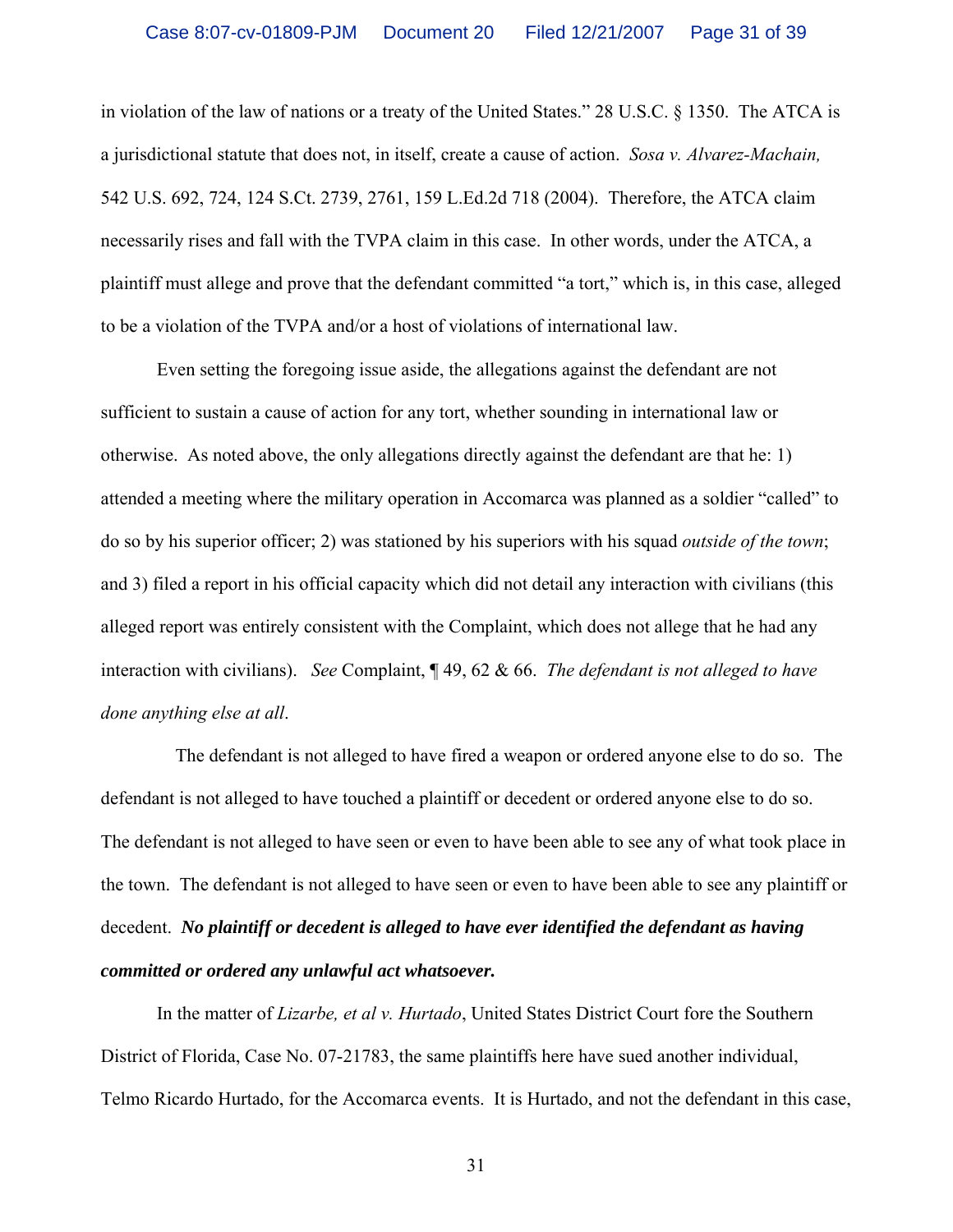who the plaintiffs allege was the person who actually ordered and committed the alleged atrocities in Accomarca. In fact, the Center for Justice and Accountability (the group brining the present lawsuit as co-counsel for the plaintiffs) admits on its website that, "*Hurtado* and *his soldiers* [Hurtado is alleged to have commanded a different company from the defendant here] went house to house forcibly removing villagers from their homes.…The troops forced scores of people, including several pregnant women and elderly residents, into two buildings. *Hurtado* ordered *his troops* to open fire on the buildings." *See* http://www.cja.org/cases/Peru\_Press\_ Releases/peru filing.shtml (last visited December 20, 2007). Ultimately, even the plaintiffs admit that the defendant here was not the perpetrator of the events at Accomarca.

 Throughout the Complaint, the plaintiffs repeat the conclusory allegation that the defendant, "engaged in a joint criminal enterprise with, conspired with, and/or aided and abetted officers and soldiers in the Peruvian Army" who planned and carried out the events at Accomarca. *See, e.g.*, Complaint, ¶ 129. The simple answer to this allegation is that there are no more facts to support it than those addressed above. As a result, it must fail as well.

First, neither the Courts nor the statute recognize a separate "joint criminal enterprise," conspiracy or "aiding and abetting" count in connection with alleged violation of the TVPA. There is simply no such cause of action.

 Second, as for the claims brought pursuant to the ATCA, these types of claims, sounding in international law, do not ordinarily support *independent causes of action* for a "joint criminal enterprise," conspiracy or "aiding and abetting" count. *See* 15 United Nations War Crimes Commissions, Law Reports of Trials of War Criminals 90-91 (1949) (observing that, although a few individuals were charged with conspiracy under European domestic criminal codes following World War II, "the United States Military Tribunals" established at that time did not "recognis[e] as a separate offence conspiracy to commit war crimes or crimes against humanity"). The International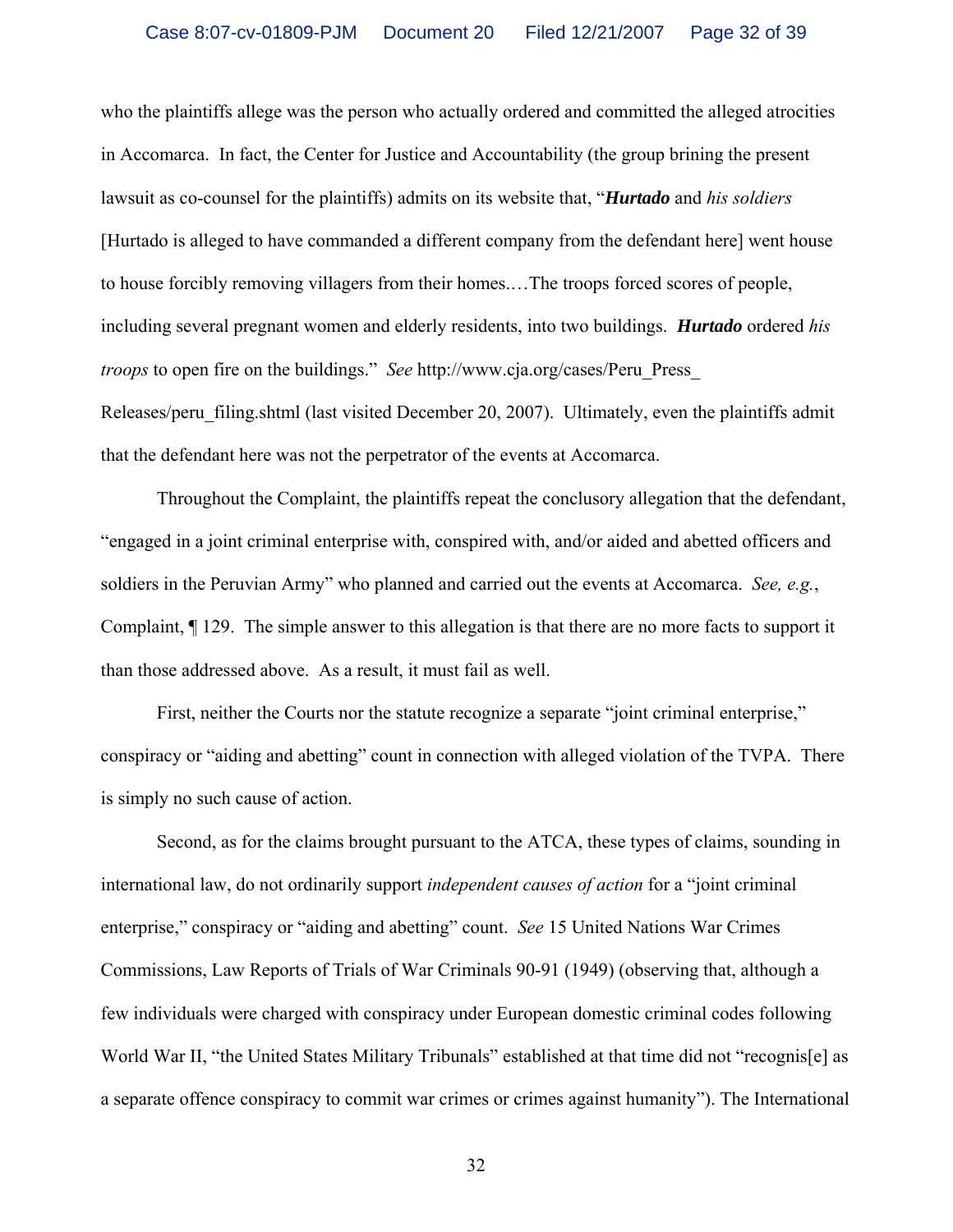Criminal Tribunal for the former Yugoslavia (ICTY), drawing on the Nuremberg precedents, has adopted a " joint criminal enterprise" theory of liability, but only as a count dependant on the substantive offense (akin to aiding and abetting), not as an offense on its own. *See Prosecutor v. Tadić,* Judgment, Case No. IT-94-1-A (ICTY App. Chamber, July 15, 1999); *see also Prosecutor v. Milutinović,* Decision on Dragoljub Ojdanić's Motion Challenging Jurisdiction-Joint Criminal Enterprise, Case No. IT-99-37-AR72, ¶ 26 (ICTY App. Chamber, May 21, 2003) (stating that "[c]riminal liability pursuant to a joint criminal enterprise is not a liability for ... conspiring to commit crimes"). Given that none of these claims is an independent cause of action, and there is no underlying cause of action here on which they are based, they should be dismissed.

 Third, the defendant is only alleged to have conspired with, aided and abetted and joined in a criminal enterprise with other members of the Peruvian Army. It is legally impossible to conspire with oneself. *United States v. Gisehaltz,* 278 F.Supp. 434, 437 (S.D.N.Y. 1967). Likewise, a corporation cannot conspire with officers or agents. *See Marmott v. Maryland Lumber Company, et al.,* 807 F.2d 1180, 1184 (4th Cir. 1986). Under the same principles, one Peruvian Army solider cannot legal conspire with another soldier when both are acting in an official capacity. This is because, as demonstrated above, both officers are acting on behalf of Peru. In effect, the conspiracy and aiding and abetting theories here ask the Court to find that Peru (acting through the defendant) conspired with itself (acting through other soldiers). Such a conclusion is contrary to the great weight of case law.

 Fourth, the other elements of conspiracy-type liability are not met here. The defendant is not alleged to have known about any plan to commit atrocities in advance. The defendant is not alleged to have knowingly taken any affirmative action towards the commission of atrocities. There is no allegation of a common scheme or plan to commit atrocities and no facts alleged which might suggest one. Nothing the defendant is alleged to have done is independent wrong or tortious.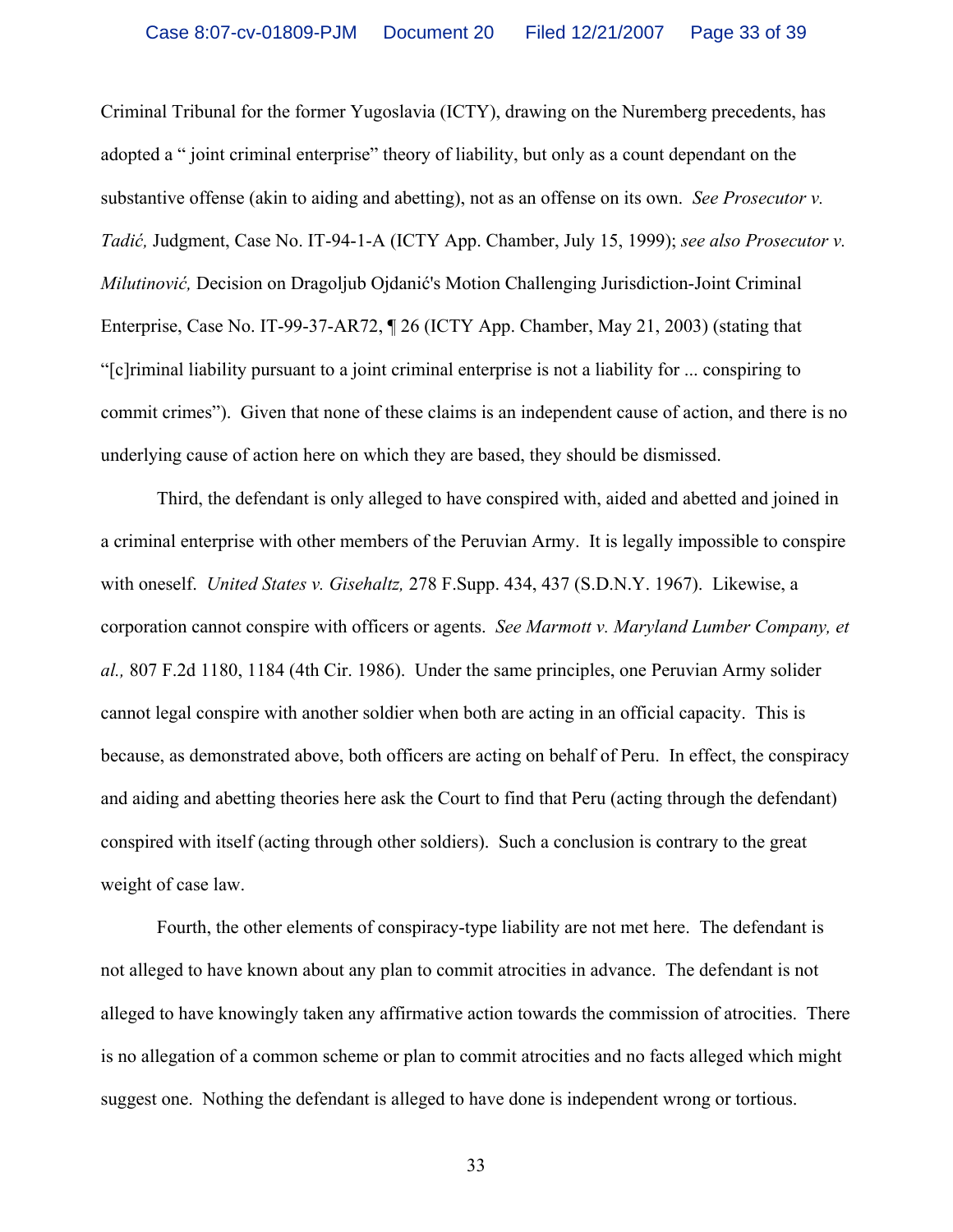Simply put, taking all of the Counts in the Complaint into consideration, nothing in the scant allegations which actually involve the sole defendant here states a cause of action and, therefore, this case should be dismissed.

## **H. The Alien Tort Claims Act does not provide this court with jurisdiction over the present claims because the plaintiffs are not alleged to be aliens.**

 As noted above, the Alien Tort Claims Act grants district courts "original jurisdiction of any civil action *by an alien* for a tort only, committed in violation of the law of nations or a treaty of the United States." 28 U.S.C. § 1350 (emphasis supplied). While the statute does not define alien, the term is properly and succinctly defined in Black's Law Dictionary as follows: "[a] person who resides within the borders of a country but is not a citizen or subject of that country." *See* Black's Law Dictionary, Seventh Ed. (1999). Thus, only those who are citizens of other countries, but residing in the United States, may bring claims under the ATCA.

 The Complaint does not allege that the defendants reside in the United States. In fact, the Complaint alleges exactly the opposite: "Plaintiff Teofila Ochoa…is a citizen and resident of Peru;" and "Plaintiff Cirila Pulido Baldeon…is a citizen and resident of Peru." *See* Complaint, ¶ 8, 10. Thus, the plaintiffs may not maintain causes of action under the ATCA because they are not aliens and the statute covers only claims made by aliens. Of course, this distinction makes perfect sense because, absent a requirement that the plaintiff reside in the United States, the federal courts of this country risk becoming the international courts for the whole world.<sup>5</sup>

 The only other basis for jurisdiction cited in the Complaint is 28 U.S.C. § 1331, which provides for what is commonly referred to as "federal question" jurisdiction. The only federal

 $\overline{a}$ 

<sup>5</sup> *See also Johnson v. Eisentrager,* 339 U.S. 763, 777-778; 70 S.Ct. 936, 94 L.Ed. 1255 (1950) (interpreting an analogous statute as follows, "[w]e have pointed out that the privilege of litigation has been extended to aliens, whether friendly or enemy, only because permitting their presence in the country implied protection. No such basis can be invoked here, for these prisoners at no relevant time were within any territory over which the United States is sovereign, and the scenes of their offense, their capture, their trial and their punishment were all beyond the territorial jurisdiction of any court of the United States.").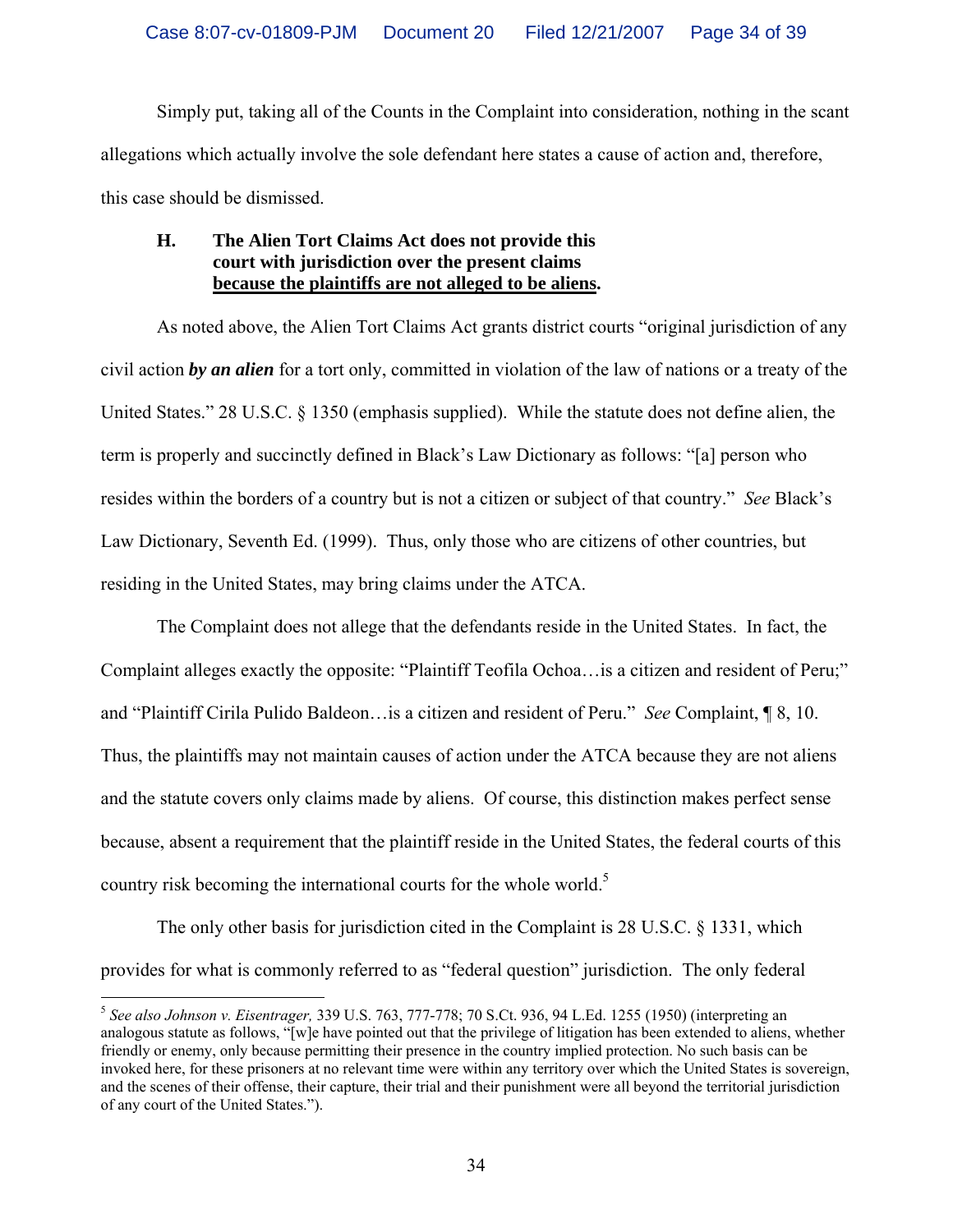statute implicated in this case is the TVPA. As a result, and given that the Court does not have jurisdiction under the ATCA, *the only claim over which this Court may assert jurisdiction is the TVPA claim*. Thus, to the extent that the Complaint can be read to assert violations of the law of nations and treaties of the United States (cognizable here only other the ATCA), these claims should be dismissed for want of jurisdiction.

## **I. The claims brought by the estates of the decedents should be dismissed because they are not alleged to have appeared before this Court through duly-appointed personal representatives on behalf of open estates.**

 The two individual plaintiffs allege that they have filled suit in part on behalf of the estates of Silvestra Lizarbe Solis, Gerardo Ochoa Lizarbe, Victor Ochoa Lizarbe, Ernestina Ochoa Lizarbe, Celestino Ochoa Lizarbe, Edwin Ochoa Lizarbe, Fortunata Baldon Gutierrez and Edgar Baldeon. *See* Complaint, ¶¶ 9, 10.

 The Complaint further alleges that the individual plaintiffs have attempted to open estates and applied to be appointed as personal representatives, but the Complaint fails to allege that estates have actually been opened or that personal representatives have been appointed. *See id*. Unless and until such time as valid estates are open and personal representatives appointed with legal capacities to maintain such an action, the decedents have no standing before this Court and their purported cases should be dismissed.

## **J. This case should be dismissed for lack of jurisdiction under the Foreign Sovereign Immunities Act.**

 Actions against "foreign states" as defined by the FSIA must be brought in the United States District Court for the District of Columbia, unless the events at issue occurred in the United States. 28 U.S.C. § 1391 (f)(4). As discussed above, the claim against the defendant is a claim against Peru because the defendant was acting in his official capacity as an officer in the Peruvian military carrying out orders which amounted to official policy. Therefore, venue in this District is improper.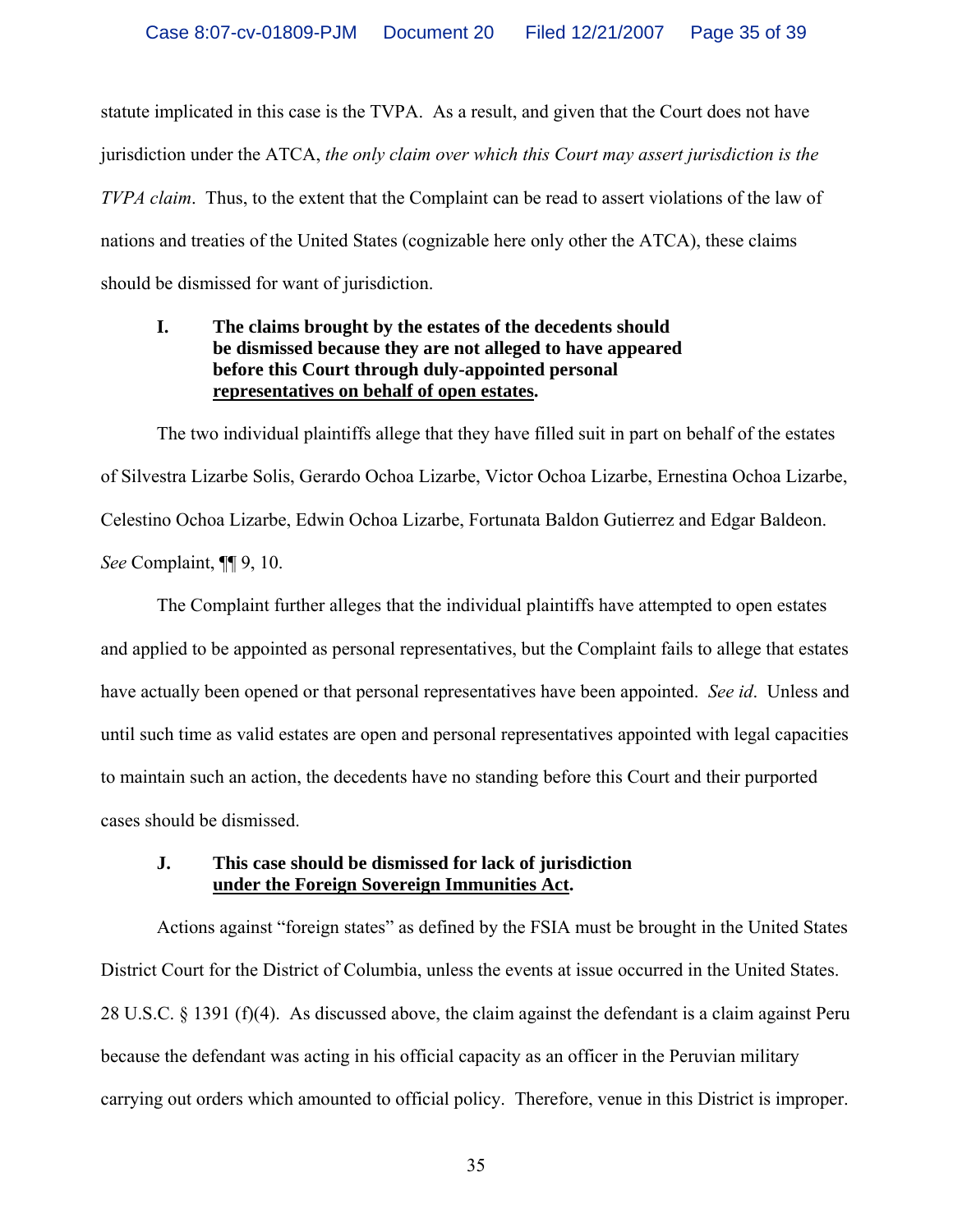*Tannenbaum*, 1996 WL 75283 at \*3 (Eastern District of New York was improper venue for action against Israeli officials).

# **IV. Conclusion**

For the foregoing reasons, the defendant, by and through counsel, respectfully requests that

this Honorable Court dismiss the Complaint in its entirety with prejudice.

# **REQUEST FOR HEARING**

The defendant respectfully requests a hearing in connection with the above-referenced

motion.

Respectfully submitted,

# JOSEPH, GREENWALD & LAAKE, P.A.

 $\sqrt{s}$ / Timothy F. Maloney (Bar No. 03381) Cary J. Hansel (Bar No. 14722) 6404 Ivy Lane, Suite 400 Greenbelt, MD 20770 (301) 220-2200; (301) 220-1214 (facsimile) *Counsel for Defendant* 

# **CERTIFICATE OF SERVICE**

 I hereby certify that the foregoing document was served pursuant to the electronic filing protocol of this Court this 21<sup>st</sup> day of December, 2007 to Wade B. Wilson, Esquire, Morgan, Lewis & Bockius, LLP, 1111 Pennsylvania Avenue, N.W., Washington, D.C. 20004.

 $\frac{|S|}{|S|}$ Cary J. Hansel (Bar No. 14722)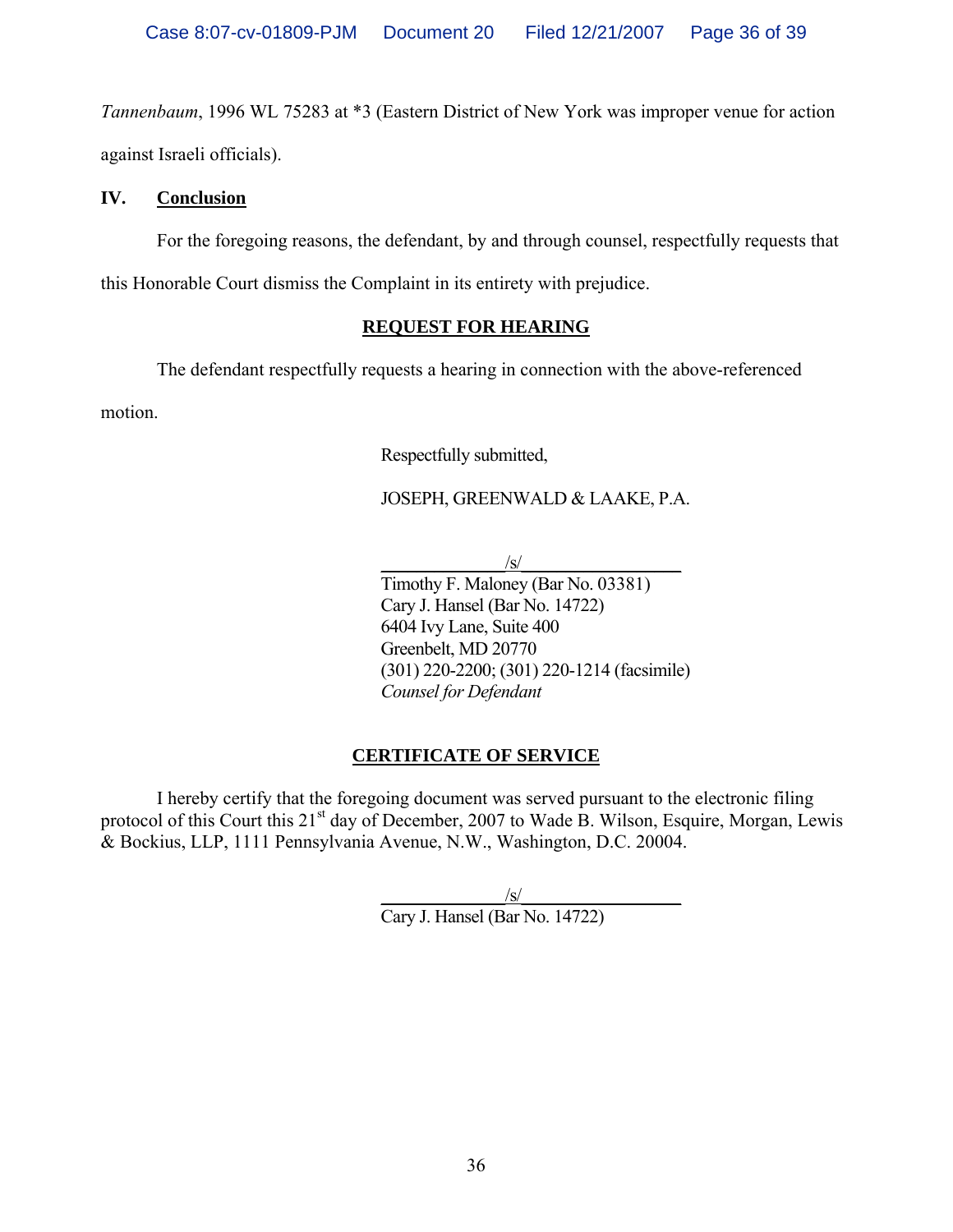#### **IN THE UNITED STATES DISTRICT COURT FOR THE DISTRICT OF MARYLAND (SOUTHERN DIVISION)**

Teőfila Ochoa Lizarbe, et al.,

Plaintiffs

Juan Manuel Rivera Rondon,

Defendant

v. Civil Action No. 8:07-CV-01809 Honorable Peter J. Messitte

# **ORDER**

Upon consideration of defendant's Motion to Dismiss, any Opposition thereto,

and any hearing of the matter, it is, this  $\qquad \qquad$  day of  $\qquad \qquad$ , 200  $\qquad$ , by the

United States District Court for the District of Maryland,

ORDERED, that the defendant's Motion to Dismiss is, and hereby shall be,

GRANTED; and it is further

 ORDERED, that the Complaint is, and hereby shall be, DISMISSED, in its entirety, with prejudice.

 $\mathcal{L}_\text{max}$  and  $\mathcal{L}_\text{max}$  and  $\mathcal{L}_\text{max}$  and  $\mathcal{L}_\text{max}$  and  $\mathcal{L}_\text{max}$  and  $\mathcal{L}_\text{max}$ 

Judge Peter J. Messitte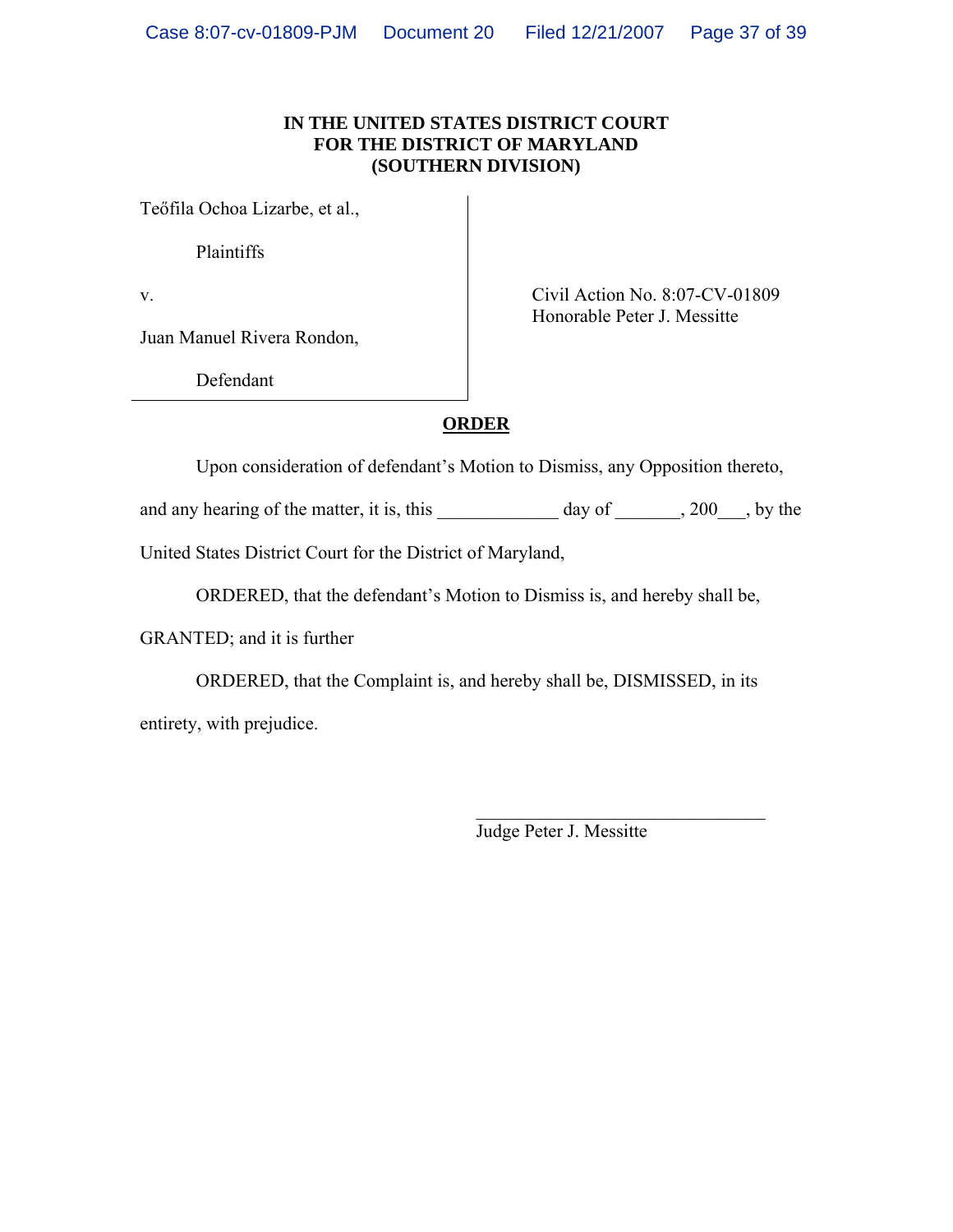# AROUND<del>GHE</del> WORLD DPONyian Reasants San Saldiors Killed 592/2002 Tork Time 38 Bago 1 of 2